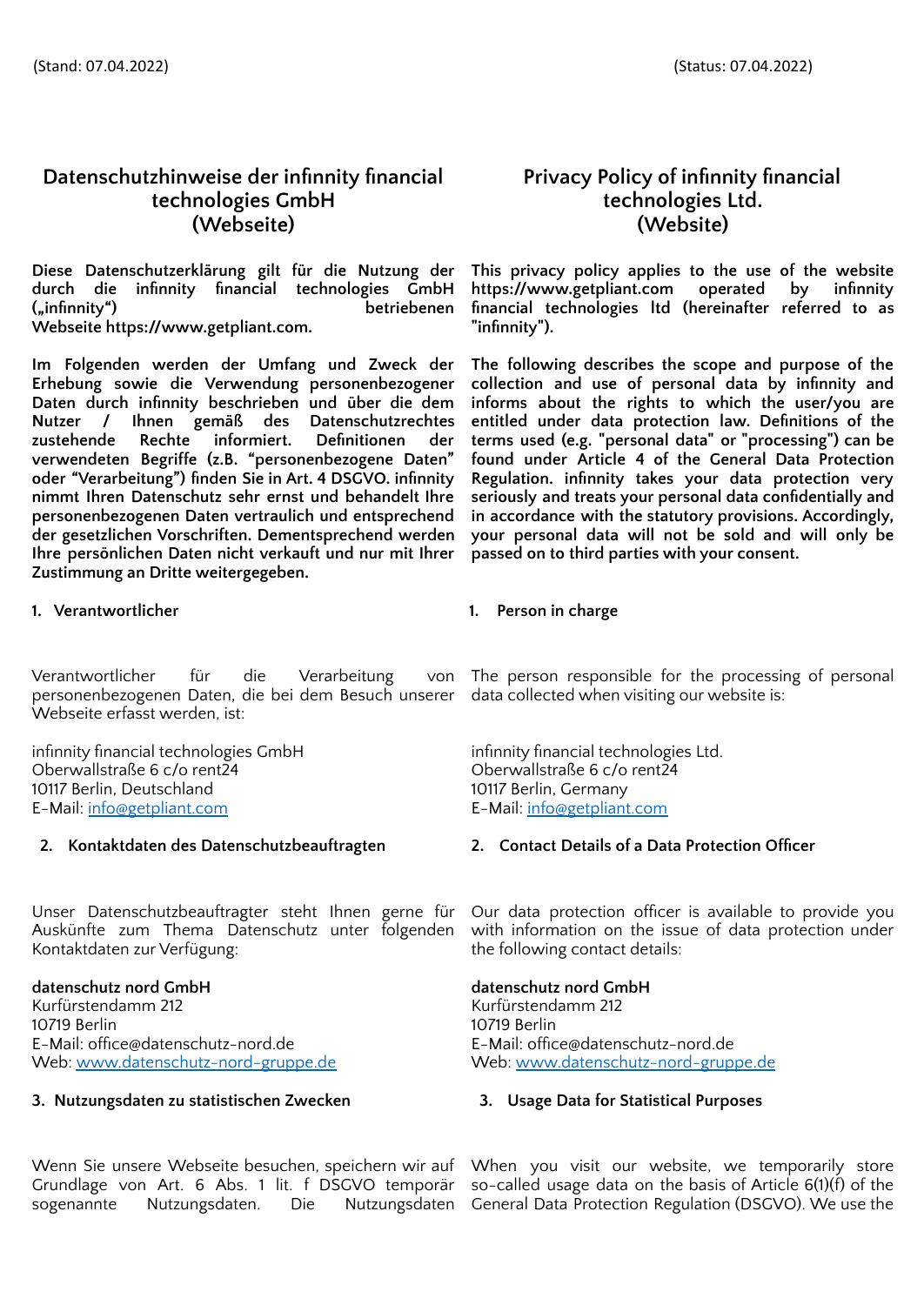verwenden wir zu statistischen Zwecken, um die Qualität unserer Webseite zu verbessern. Wir verwenden diese Informationen außerdem, um den Aufruf unserer Webseite zu ermöglichen, zur Kontrolle und Administration unserer Systeme sowie zur Verbesserung der Gestaltung der Webseite. Diese von uns verfolgten Zwecke stellen zugleich das berechtigte Interesse im Sinne von Art. 6 Abs. 1 lit. f DSGVO dar. Der Datensatz besteht aus:

- dem Namen und der Adresse der angeforderten Inhalte,
- dem Datum und der Uhrzeit der Abfrage, **•** the date and time of a request,
- 
- dem Zugriffsstatus (Inhalt übertragen, Inhalt nicht gefunden),
- der Beschreibung des verwendeten Webbrowsers und des Betriebssystems,
- dem Referral-Link, der angibt, von welcher Seite Sie auf unsere gelangt sind,
- der IP-Adresse des anfragenden Rechners, die so verkürzt wird, dass ein Personenbezug nicht mehr herstellbar ist.

Die genannten Protokolldaten werden nur anonymisiert ausgewertet.

# **4. Datensicherheit 4. Data Security**

Um Ihre Daten vor unerwünschten Zugriffen möglichst umfassend zu schützen, treffen wir technische und organisatorische Maßnahmen. Wir setzen auf unseren Webseiten ein Verschlüsselungsverfahren ein. Ihre Angaben werden von Ihrem Rechner zu unserem Server und umgekehrt über das Internet mittels einer TLS-Verschlüsselung übertragen. Sie erkennen dies in der Regel daran, dass in der Statusleiste Ihres Browsers das Schloss-Symbol geschlossen ist und die Adresszeile mit https:// beginnt.

# **5. Erforderliche Cookies 5. Required Cookies**

Auf unseren Webseiten setzen wir Cookies ein, die zur Nutzung unseren Webseiten erforderlich sind. Cookies sind kleine Textdateien, die auf Ihrem Endgerät gespeichert und ausgelesen werden können. Man unterscheidet zwischen Session-Cookies, die wieder gelöscht werden, sobald Sie ihren Browser schließen und permanenten Cookies, die über die einzelne Sitzung hinaus gespeichert werden. Wir nutzen diese erforderlichen Cookies nicht für Analyse-, Tracking- oder Werbezwecke. Teilweise enthalten diese Cookies lediglich Informationen zu bestimmten Einstellungen und

usage data for statistical purposes to improve the quality of our website. We also use this information to enable you to access our website, for the control and administration of our systems and for improving the design of the website. These purposes that we pursue also represent the legitimate interest within the meaning of Article 6(1)(f) of DSGVO. The data set consists of:

- the name and address of a requested content,
- 
- der übertragenen Datenmenge, and the amount of data transferred,
	- the access status (content transferred, content not found),
	- the description of the web browser and operating system used,
	- the referral link, which indicates the page from which you came to our website,
	- the IP address of a requesting computer, which is shortened so that a personal reference can no longer be established.

The aforementioned log data are only evaluated anonymously.

In order to protect your data from unauthorized access as extensively as possible, we take technical and organisational measures. We use an encryption process on our websites. Your details are transferred from your computer to our server and vice versa via the Internet using TLS encryption. You can usually recognise this by the fact that the lock symbol is closed in the status bar of your browser and the address line begins with https://.

We use cookies on our websites, which are necessary for the use of our websites. Cookies are small text files that are stored on your terminal device and can be read. A distinction is made between session cookies, which are deleted as soon as you close your browser, and permanent cookies, which are stored beyond the individual session. We do not use these necessary cookies for analysis, tracking or advertising purposes. In some cases, these cookies only contain information on certain settings and are not personally identifiable. They may also be necessary to enable user navigation, security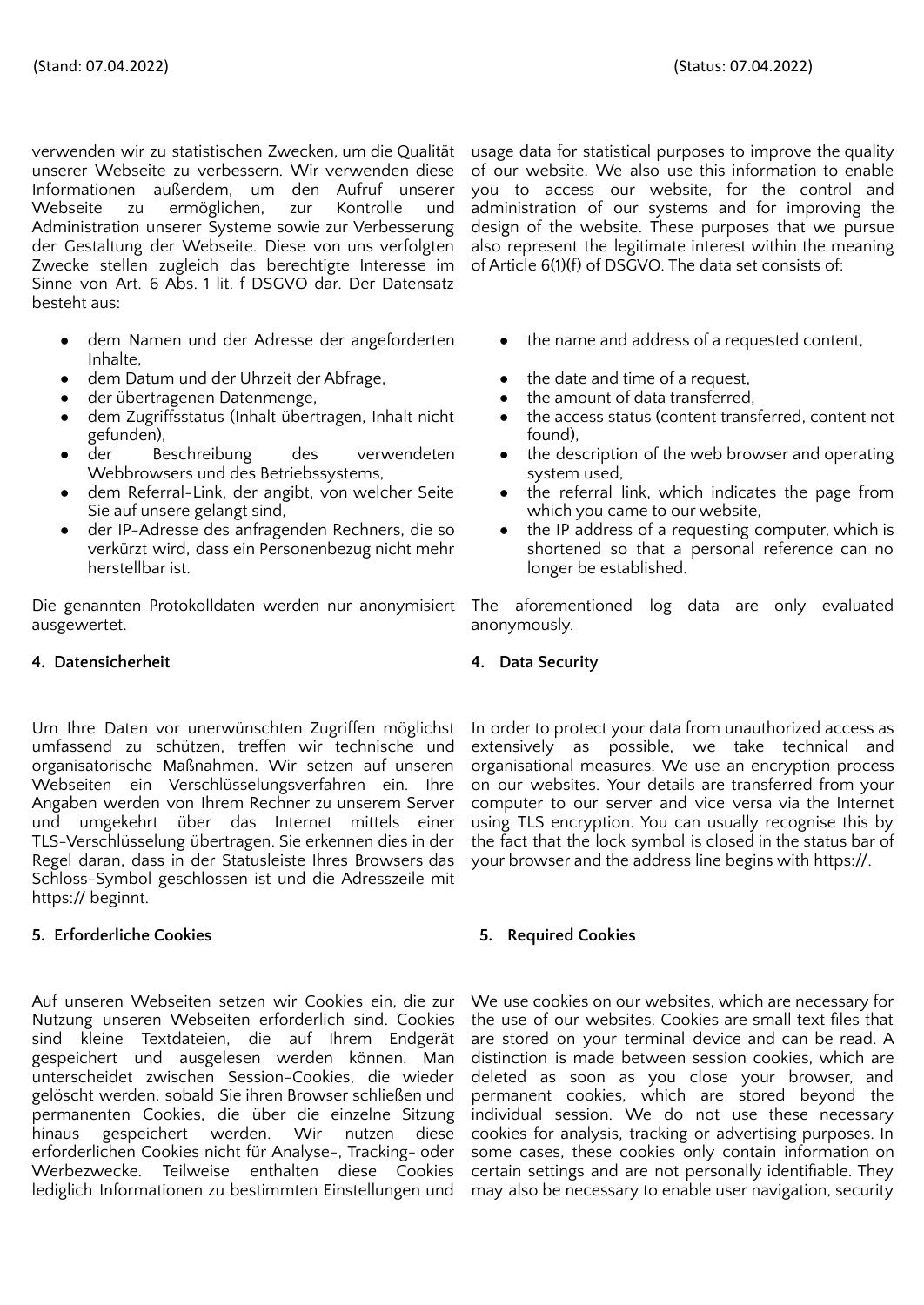sind nicht personenbeziehbar. Sie können auch notwendig sein, um die Benutzerführung, Sicherheit und Umsetzung der Seite zu ermöglichen. Wir nutzen diese Cookies auf Grundlage von Art. 6 Abs. 1 lit. f DSGVO.

Sie können Ihren Browser so einstellen, dass er Sie über die Platzierung von Cookies informiert. So wird der Gebrauch von Cookies für Sie transparent. Sie können Cookies zudem jederzeit über die entsprechende Browsereinstellung löschen und das Setzen neuer Cookies verhindern. Bitte beachten Sie, dass unsere Webseiten dann ggf. nicht angezeigt werden können und einige Funktionen technisch nicht mehr zur Verfügung stehen. Darüber hinaus setzen wir auf unserer Webseite auch technisch nicht-erforderliche Cookies ein. Zum Einsatz dieser Cookies weisen wir Sie im Folgenden gesondert hin.

# **6. Cookie-Einwilligung mit Usercentrics 6. Cookie Consent with Usercentrics**

Unsere Webseite nutzt die Cookie-Consent-Technologie von Usercentrics, um Ihre Einwilligung zur Speicherung bestimmter Cookies auf Ihrem Endgerät einzuholen und diese datenschutzkonform zu dokumentieren. Anbieter dieser Technologie ist die Usercentrics GmbH, Rosental 4, 80331 München, Webseite: <https://usercentrics.com/de/> (im Folgenden "Usercentrics"). Wenn Sie unsere Webseite besuchen, werden folgende personenbezogene Daten an

- Ihre Einwilligung(en) bzw. der Widerruf Ihrer Einwilligung(en)
- 

Usercentrics übertragen:

- lhre IP-Adresse<br>Informationen über Ihren Browser<br> **•** Informationen über Ihren Browser<br>
 Information abc
- 
- Zeitpunkt Ihres Besuchs auf der Webseite **•** Time of your website visit

Des Weiteren speichert Usercentrics ein Cookie in Ihrem Browser, um Ihnen die erteilten Einwilligungen bzw. deren Widerruf zuordnen zu können. Rechtsgrundlage für die Verarbeitung der Daten ist Art. 6 Abs. 1 lit. c DSGVO. Der Einsatz von Usercentrics erfolgt, um die gesetzlich vorgeschriebenen Einwilligungen für den Einsatz von technisch nicht-notwendigen Cookies einzuholen und die entsprechenden Einwilligungen nachzuweisen (vgl. Art. 7 Abs. 1, Art. 5 Abs. 2 DSGVO). Ziel ist es, die Präferenzen unserer Nutzer zu kennen und entsprechend umzusetzen sowie diese zu Nachweiszwecken zu dokumentieren).

# **7. Webseitenanalyse 7. Website Analysis**

and implementation of the site. We use these cookies in accordance with Article 6(1)(f) of the DSGVO .

You can set your browser to inform you about the placement of cookies. This makes the use of cookies transparent for you. You can also delete cookies at any time using the appropriate browser settings and prevent new cookies from being set. Please note that our web pages may then not be displayed and some functions may no longer be technically available. In addition, we also use technically non-required cookies on our website. We advise you of the use of these cookies separately below.

Our website uses cookie consent technology from Usercentrics to obtain your consent to the storage of certain cookies on your terminal device and to document this in accordance with data protection law. The provider of this technology is Usercentrics Ltd, Rosental 4, 80331 Munich, Germany, Germany, Germany, Germany, Germany, Germany, Germany, Germany, Germany, Germany, G

website: <https://usercentrics.com/de/> (hereinafter referred to as "Usercentrics"). When you visit our website, the following personal data is transferred to Usercentrics:

- Your consent(s) or the revocation of your consent(s)
- 
- Information about your browser
- Informationen über Ihr Endgerät **about 1988** bei 1989 bei Information about your terminal device
	-

Furthermore, Usercentrics stores a cookie in your browser in order to be able to allocate the consent granted to you or its revocation. The legal basis for the processing of the data is Article 6(1)(c) of the DSGVO . Usercentrics is used to obtain the legally required consents for the use of technically non-essential cookies and to provide evidence of the corresponding consents (cf. Article 7(1), Article 5(2) of the DSGVO ). The aim is to understand the preferences of our users and to implement them accordingly, as well as to document them for verification purposes.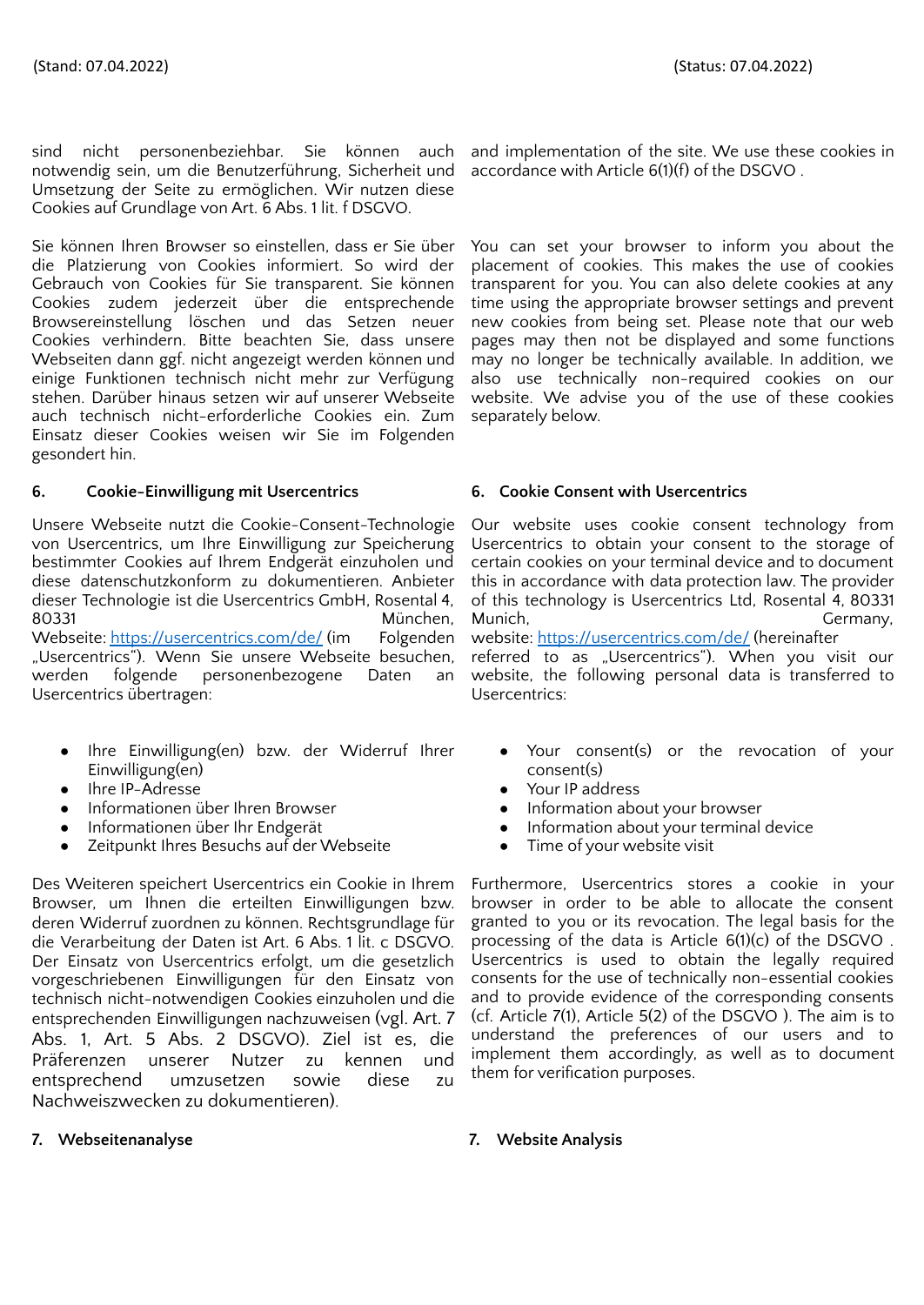Zur bedarfsgerechten Gestaltung unserer Webseiten verwenden wir Webanalysetools. Die Datenverarbeitung erfolgt auf Grundlage Ihrer Einwilligung gemäß Art. 6 Abs. 1 lit. a DSGVO bzw. § 15 Abs. 3 S. 1 TMG, sofern Sie Ihre Einwilligung über unser Cookie-Banner abgegeben haben. Sie können Ihre Einwilligung jederzeit mit Wirkung für die Zukunft widerrufen.

# *Wie funktioniert das Tracking? How does the tracking work?*

Die eingesetzten Webanalysetool-Anbieter erstellen für uns Nutzungsprofile auf Grundlage von Pseudonymen. Die erstellten Nutzungsprofile dienen der Analyse des Besucherverhaltens und werden zur Verbesserung und bedarfsgerechten Gestaltung unseres Angebots ausgewertet. Hierzu werden permanente Cookies auf Ihrem Endgerät gespeichert und von uns ausgelesen. Darüber hinaus ist es möglich, dass wir Wiedererkennungsmerkmale für Ihren Browser oder Ihr Endgerät abrufen (z.B. mithilfe von Trackingpixeln oder sog. Browser-Fingerprints). Auf diese Weise sind wir in der Lage, wiederkehrende Besucher zu erkennen und als solche zu zählen.

Nachfolgend finden Sie eine Übersicht der Drittanbieter, mit denen wir zu Analysewecken zusammenarbeiten. Sofern die Daten in diesem Rahmen außerhalb der EU bzw. des EWR verarbeitet werden, machen wir Angaben zum angemessenen Datenschutzniveau. Im Hinblick auf Anbieter aus den USA kann aufgrund der Verarbeitung in den USA kein angemessenes Datenschutzniveau angenommen werden. Es besteht das Risiko, dass Behörden auf die Daten zu Sicherheits- und Überwachungszwecken zugreifen, ohne dass Sie hierüber informiert werden oder Rechtsmittel einlegen können. Bitte beachten Sie dies, wenn Sie sich dazu entscheiden, Ihre Einwilligung in unsere Nutzung der Webanalysetools abzugeben.

We use web analytics tools to tailor our websites to your needs. Data processing is based on your consent in accordance with Article 6(1)(a) of the DSGVO or § 15(3)(1) of the German Telemedia Act, if you have given your consent via our cookie banner. You can revoke your consent at any time with effect for the future.

The web analytics tool providers that we use create usage profiles for us based on pseudonyms. The usage profiles created are used to analyse visitor behaviour and are evaluated in order to improve and design our offer in line with requirements. For this purpose, permanent cookies are stored on your terminal device and read by us. In addition, it is possible that we retrieve recognition features for your browser or terminal device (e.g. with the help of tracking pixels or so-called browser fingerprints). In this way we are able to recognise returning visitors and count them as such.

# *Welche Drittanbieter nutzen wir in diesem Rahmen? Which third-party providers do we use in this context?*

Below you will find an overview of the third-party providers with whom we cooperate for analysis purposes. If data is processed outside the EU or EEA in this context, we provide information on the appropriate level of data protection. With regard to providers from the USA, no adequate level of data protection can be assumed due to processing in the USA. There is a risk that authorities may access the data for security and surveillance purposes without you being informed or having any legal recourse. Please keep this in mind if you choose to give your consent to our use of web analytics tools.

| Google (USA)                                                                                                                                                                                                                           | Weitere                                    | Google (USA)                                                                                                                                                         | You can find more                                         |
|----------------------------------------------------------------------------------------------------------------------------------------------------------------------------------------------------------------------------------------|--------------------------------------------|----------------------------------------------------------------------------------------------------------------------------------------------------------------------|-----------------------------------------------------------|
| Tool: Google Analytics                                                                                                                                                                                                                 | Informationen<br>zur<br>Verarbeitung       | Tool: Google Analytics                                                                                                                                               | information about<br>the processing of<br>your data here. |
| Angemessenes Datenschutzniveau:<br>Kein angemessenes Datenschutzniveau.<br>Die Übermittlung erfolgt auf Grundlage<br>von Art. 49 Abs. 1 lit. a DSGVO<br>(Einwilligung).                                                                | Ihrer<br>Daten<br>finden Sie <u>hier</u> . | Adequate level of data protection:<br>No adequate level of data protection.<br>The transfer is made on the basis of<br>Article $49(1)(a)$ of the DSGVO<br>(consent). |                                                           |
| Widerruf der Einwilligung:<br>Wenn Sie Ihre Einwilligung widerrufen<br>wollen, treffen Sie bitte die entsprechende<br>Einstellung über unser Cookie-Banner, das<br>Sie über den Cookie-Link im Footer der<br>Webseite aufrufen können. |                                            | Withdrawal of consent:<br>If you wish to withdraw your<br>consent, please make the<br>appropriate setting via our cookie<br>banner, which you can access via the     |                                                           |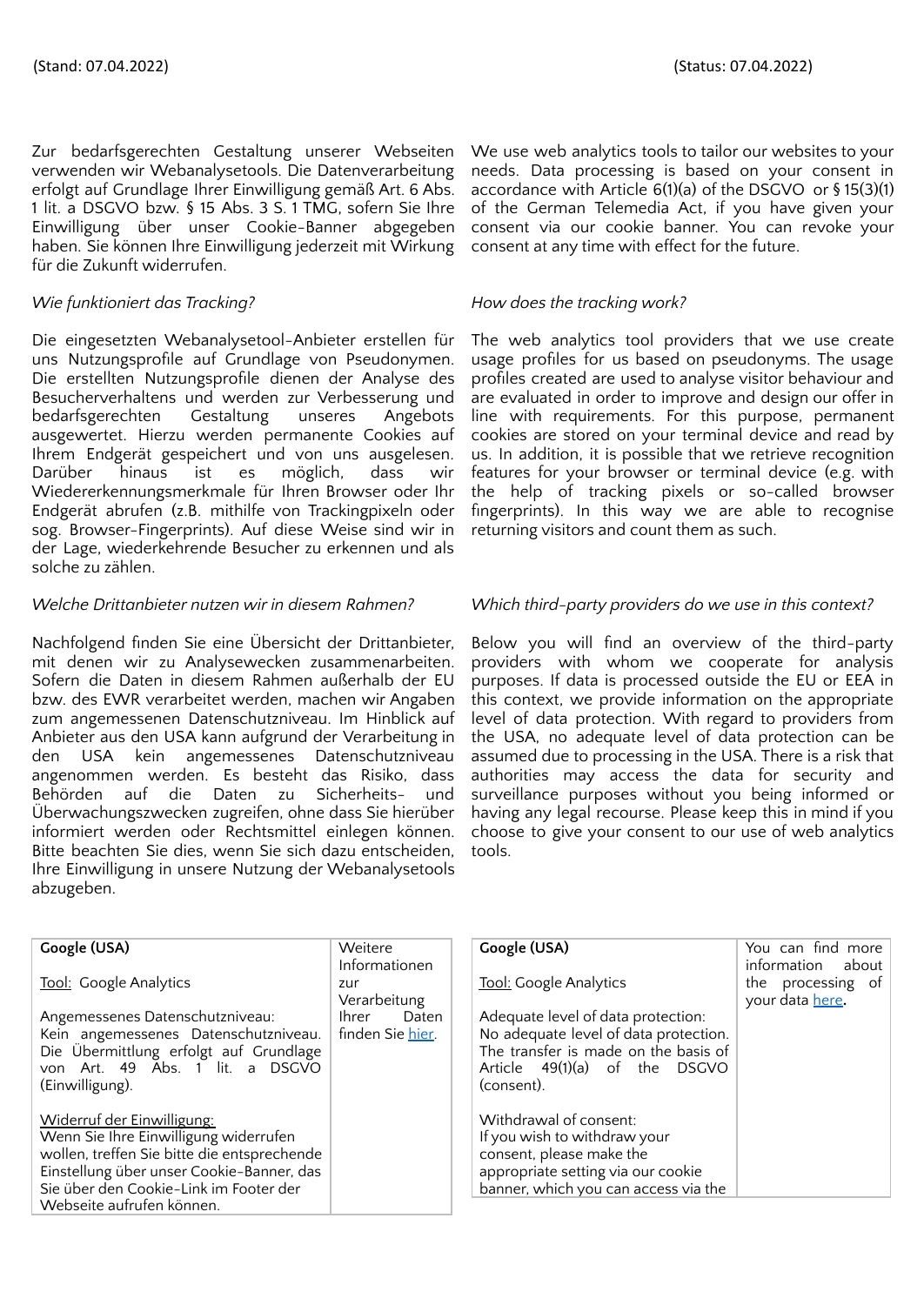|                                                                           |                       | cookie link in the footer of the                                            |                      |
|---------------------------------------------------------------------------|-----------------------|-----------------------------------------------------------------------------|----------------------|
| LinkedIn (USA)                                                            | Weitere               | website.                                                                    |                      |
|                                                                           | Informationen         |                                                                             |                      |
| Tool: LinkedIn Analytics                                                  | zur                   | LinkedIn (USA)                                                              | You can find more    |
|                                                                           | Verarbeitung          |                                                                             | information<br>about |
| Angemessenes Datenschutzniveau:                                           | <b>Ihrer</b><br>Daten | Tool: LinkedIn Analytics                                                    | the processing of    |
| Kein angemessenes Datenschutzniveau.                                      | finden Sie hier       |                                                                             | your data here.      |
| Die Übermittlung erfolgt auf Grundlage                                    |                       | Adequate level of data protection:                                          |                      |
| von Art. 49 Abs. 1 lit. a DSGVO                                           |                       | No adequate level of data protection.                                       |                      |
| (Einwilligung).                                                           |                       | The transfer is made on the basis of                                        |                      |
|                                                                           |                       | Article 49(1)(a) of the DSGVO                                               |                      |
| Widerruf der Einwilligung:                                                |                       | (consent).                                                                  |                      |
| Wenn Sie Ihre Einwilligung widerrufen                                     |                       |                                                                             |                      |
| wollen, treffen Sie bitte die entsprechende                               |                       | Withdrawal of consent:                                                      |                      |
| Einstellung über unser Cookie-Banner, das                                 |                       | If you wish to withdraw your                                                |                      |
| Sie über den Cookie-Link im Footer der                                    |                       | consent, please make the                                                    |                      |
| Webseite aufrufen können.                                                 |                       | appropriate setting via our cookie                                          |                      |
|                                                                           |                       | banner, which you can access via the                                        |                      |
| <b>New Relic (USA)</b>                                                    | Weitere               | cookie link in the footer of the                                            |                      |
|                                                                           | Informationen         | website.                                                                    |                      |
| Tool: New Relic                                                           | zur                   |                                                                             |                      |
|                                                                           | Verarbeitung          | <b>New Relic (USA)</b>                                                      | You can find more    |
| Angemessenes Datenschutzniveau:                                           | <b>Ihrer</b><br>Daten |                                                                             | information<br>about |
| Kein angemessenes Datenschutzniveau.                                      | finden Sie hier.      | Tool: New Relic                                                             | the processing of    |
| Die Übermittlung erfolgt auf Grundlage<br>von Art. 49 Abs. 1 lit. a DSGVO |                       |                                                                             | your data here.      |
| (Einwilligung).                                                           |                       | Adequate level of data protection:<br>No adequate level of data protection. |                      |
|                                                                           |                       | The transfer is made on the basis of                                        |                      |
| Widerruf der Einwilligung:                                                |                       | Article 49(1)(a) of the DSGVO                                               |                      |
| Wenn Sie Ihre Einwilligung widerrufen                                     |                       | (consent).                                                                  |                      |
| wollen, treffen Sie bitte die entsprechende                               |                       |                                                                             |                      |
| Einstellung über unser Cookie-Banner, das                                 |                       | Withdrawal of consent:                                                      |                      |
| Sie über den Cookie-Link im Footer der                                    |                       | If you wish to withdraw your                                                |                      |
| Webseite aufrufen können.                                                 |                       | make<br>the<br>consent,<br>please                                           |                      |
|                                                                           |                       | appropriate setting via our cookie                                          |                      |
|                                                                           |                       | banner, which you can access via the                                        |                      |
|                                                                           |                       | cookie link in the footer of the                                            |                      |
|                                                                           |                       | website.                                                                    |                      |
|                                                                           |                       |                                                                             |                      |

### **8. Trackingtechnologien von Drittanbietern zu Werbezwecken**

Wir nutzen geräteübergreifende Trackingtechnologien, damit Ihnen basierend auf Ihrem Besuch unserer Webseiten zielgerichtete Werbung auf anderen Internetseiten angezeigt werden kann und wir erkennen können, wie wirksam unsere Werbemaßnahmen waren. Die Datenverarbeitung erfolgt auf Grundlage Ihrer Einwilligung gem. Art. 6 Abs. 1 lit. a DSGVO, sofern Sie Ihre Einwilligung über unser Banner abgegeben haben. Ihre Einwilligung ist freiwillig und kann jederzeit widerrufen werden.

# *Wie funktioniert das Tracking? How does the tracking work?*

dass die unten genannten Drittanbieter third-party providers mentioned below retrieve

# **8. Third-Party Tracking Technologies for Advertising Purposes**

We use cross-device tracking technologies so that you can be shown targeted advertising on other websites based on your visit to our websites and so that we can see how effective our advertising efforts have been. Data processing is based on your consent in accordance with Article 6(1)(a) of the DSGVO , provided that you have given your consent via our banner. Your consent is voluntary and can be revoked at any time.

Wenn Sie unsere Webseiten besuchen, ist es möglich, When you visit our websites, it is possible that the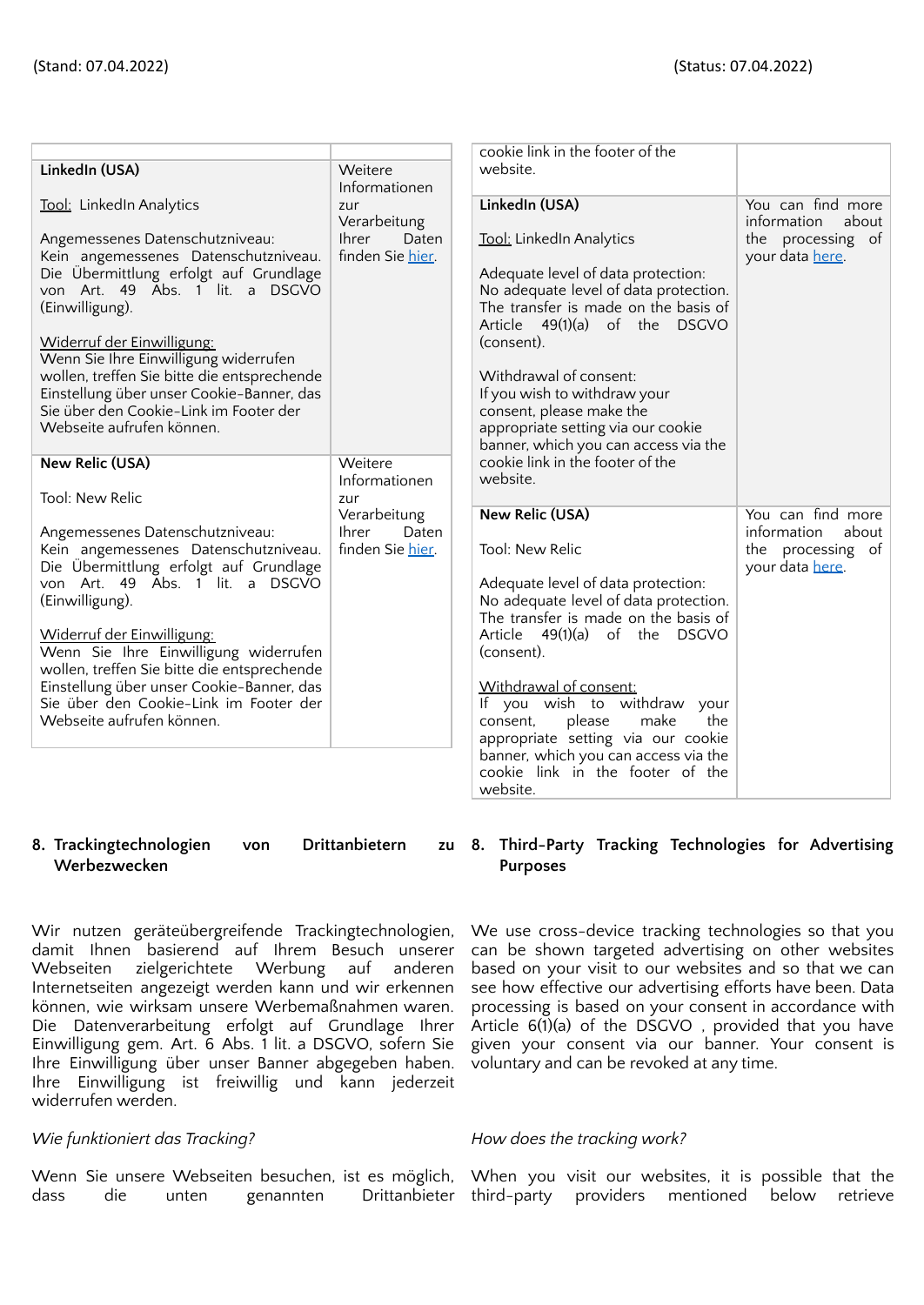Wiedererkennungsmerkmale für Ihren Browser oder Ihr Endgerät abrufen (z. B. einen sog. Browser-Fingerprint), Ihre IP-Adresse auswerten, Wiedererkennungsmerkmale auf Ihrem Endgerät speichern bzw. auslesen (z.B. Cookies) oder Zugriff auf individuelle Tracking-Pixel erhalten.

Die einzelnen Merkmale können von den Drittanbietern genutzt werden, um Ihr Endgerät auf anderen Internetseiten wiederzuerkennen. Wir können bei den entsprechenden Drittanbietern die Schaltung von Werbung beauftragen, die sich nach den bei uns besuchten Seiten richtet.

# *Was bedeutet geräteübergreifendes Tracking? What does cross-device tracking mean?*

Sofern Sie sich mit eigenen Benutzerdaten beim Drittanbieter anmelden, können die jeweiligen Wiedererkennungsmerkmale verschiedener Browser und Endgeräte miteinander verknüpft werden. Wenn der Drittanbieter also z.B. je ein eigenes Merkmal für den von Ihnen verwendeten Laptop, Desktop-PC oder das von Ihnen verwendete Smartphone bzw. Tablet erstellt hat, können diese einzelnen Merkmale einander zugeordnet werden, sobald Sie mit Ihren Anmeldedaten einen Dienst des Drittanbieters nutzen. Auf diese Weise kann der Drittanbieter unsere Werbekampagnen auch über verschiedene Endgeräte hinweg zielgerichtet steuern.

Nachfolgend nennen wir Ihnen die Drittanbieter, mit denen wir zu Werbezwecken zusammenarbeiten. Sofern die Daten in diesem Rahmen außerhalb der EU bzw. des EWR verarbeitet werden, machen wir Angaben zum angemessenen Datenschutzniveau. Im Hinblick auf Anbieter aus den USA kann aufgrund der Verarbeitung in den USA kein angemessenes Datenschutzniveau angenommen werden. Es besteht das Risiko, dass Behörden auf die Daten zu Sicherheits- und Überwachungszwecken zugreifen, ohne dass Sie hierüber informiert werden oder Rechtsmittel einlegen können. Bitte beachten Sie dies, wenn Sie sich dazu entscheiden, Ihre Einwilligung in unsere Nutzung der Marketing-Tools abzugeben.

recognition features for your browser or terminal device (e.g. a so-called browser fingerprint), evaluate your IP address, store or read recognition features on your terminal device (e.g. cookies) or gain access to individual tracking pixels.

The individual features can be used by the third-party providers to recognise your terminal device on other Internet pages. We can commission the relevant third-party providers to display advertising based on the pages visited on our site.

If you log in to the third-party provider with your own user data, the respective recognition features of different browsers and terminal devices can be linked with each other. So if, for example, the third-party provider has created a separate feature for a laptop, desktop PC, smartphone or tablet that you use, these individual features can be assigned to each other as soon as you use a service of the third-party provider with your login data. This enables the third-party provider to target our advertising campaigns even across different terminal devices.

# *Welche Drittanbieter nutzen wir in diesem Rahmen? Which third-party providers do we use in this context?*

Below we list the third-party providers with whom we cooperate for advertising purposes. If data is processed outside the EU or EEA in this context, we provide information on the appropriate level of data protection. With regard to providers from the USA, no adequate level of data protection can be assumed due to processing in the USA. There is a risk that authorities may access the data for security and surveillance purposes without you being informed or having any legal recourse. Please bear this in mind if you choose to give your consent to our use of marketing tools.

| Tools<br>eter | Drittanbi<br>Angemessenes<br>Datenschutzniv  <br>eau | Widerruf<br><sup>t</sup> Einwilligung | Tools<br>der | Third-part<br>v provider » | Adequate<br>level of data<br>protection | Withdrawal of<br>consent |  |
|---------------|------------------------------------------------------|---------------------------------------|--------------|----------------------------|-----------------------------------------|--------------------------|--|
|---------------|------------------------------------------------------|---------------------------------------|--------------|----------------------------|-----------------------------------------|--------------------------|--|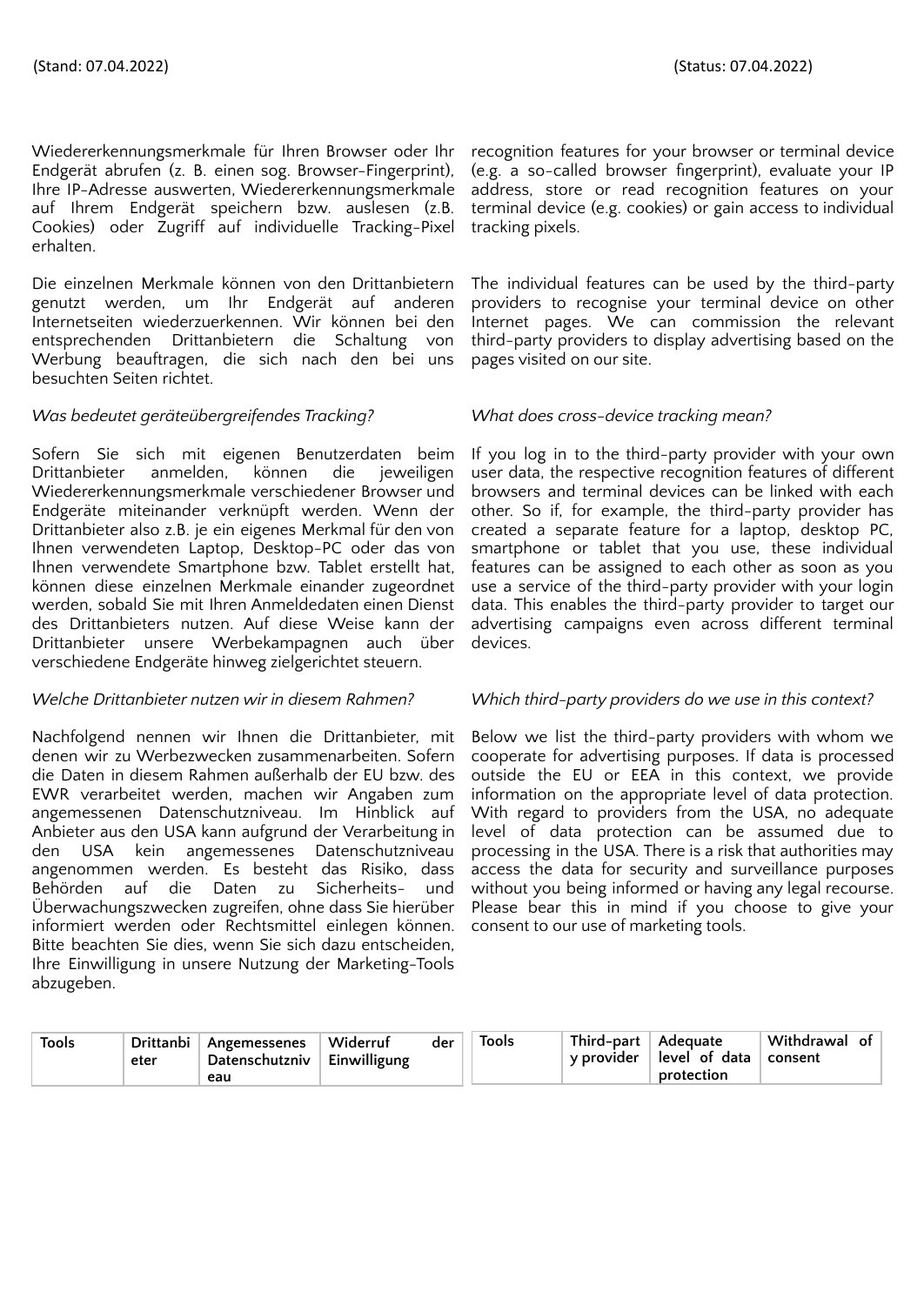| Google<br>Ads,<br>Google<br>Ads<br>Con-versi<br>on<br>Tracking,<br>Google<br>Analytics,<br>Google<br>Dynamic<br>Remarketi<br>ng,<br>Google Tag<br>Manager,<br>Google<br>Optimize,<br>Google<br>Audience<br>und<br>DoubleClic<br>k | Google<br>(USA)                                                                           | Kein<br>angemessenes<br>Datenschutzniv<br>Die<br>eau.<br>Übermittlung<br>erfolgt<br>auf<br>Grundlage von<br>Art. 49 Abs. 1<br>a DSGVO<br>lit.<br>(Einwilligung).         | Wenn<br>Sie<br><b>Ihre</b><br>Einwilligung<br>widerrufen wollen,<br>treffen Sie bitte die<br>entsprechende<br>Einstellung<br>über<br>unser<br>Cookie-Banner,<br>das Sie über den<br>Cookie-Link<br>im<br>der<br>Footer<br>Webseite aufrufen<br>können.                        | Google<br>Ads,<br>Google<br>Ads<br>Conversio<br>n Tracking,<br>Google<br>Analytics,<br>Google<br>Dynamic<br>Remarketi<br>ng,<br>Google Tag<br>Manager,<br>Google<br>Optimize,<br>Google<br>Audience<br>and<br>DoubleClic<br>k | Google<br>(USA)                                                     | No adequate<br>level of data<br>protection.<br>The transfer<br>made on<br>is<br>the basis of<br>Article<br>$49(1)(a)$ of the<br><b>DSGVO</b><br>(consent).  | If you wish to<br>withdraw your<br>consent, please<br>make<br>the<br>appropriate<br>setting via our<br>cookie banner,<br>which you can<br>access via the<br>cookie link in<br>the footer of<br>the website. |
|-----------------------------------------------------------------------------------------------------------------------------------------------------------------------------------------------------------------------------------|-------------------------------------------------------------------------------------------|--------------------------------------------------------------------------------------------------------------------------------------------------------------------------|-------------------------------------------------------------------------------------------------------------------------------------------------------------------------------------------------------------------------------------------------------------------------------|-------------------------------------------------------------------------------------------------------------------------------------------------------------------------------------------------------------------------------|---------------------------------------------------------------------|-------------------------------------------------------------------------------------------------------------------------------------------------------------|-------------------------------------------------------------------------------------------------------------------------------------------------------------------------------------------------------------|
| Facebook<br>Pixel,<br>Facebook<br>Lookalike<br>und<br>Facebook<br>Custom<br>Audience<br>Linkedin                                                                                                                                  | Meta<br>Platform<br>Inc.<br>S,<br>(ehemals<br>Faceboo<br>Inc.)<br>k.<br>(USA)<br>Linkedin | Kein<br>angemessenes<br>Datenschutzniv<br>Die<br>eau.<br>Übermittlung<br>erfolgt<br>auf<br>Grundlage von<br>Art. 49 Abs. 1<br>a DSGVO<br>lit.<br>(Einwilligung).<br>Kein | Wenn<br>Sie<br><b>Ihre</b><br>Einwilligung<br>widerrufen wollen.<br>treffen Sie bitte die<br>entsprechende<br>Einstellung<br>über<br>unser<br>Cookie-Banner,<br>das Sie über den<br>Cookie-Link<br>im<br>der<br>Footer<br>Webseite aufrufen<br>können.<br>Sie<br>Ihre<br>Wenn | Facebook<br>Pixel,<br>Facebook<br>Lookalike<br>and<br>Facebook<br>Custom<br>Audience                                                                                                                                          | Meta<br>Platforms,<br>Inc.<br>$\left($<br>Facebook<br>$Inc.)$ (USA) | No adequate<br>level of data<br>protection.<br>The transfer<br>is made on<br>the basis of<br>Article<br>$49(1)(a)$ of the<br><b>DSGVO</b><br>(consent).     | If you wish to<br>withdraw your<br>consent, please<br>make<br>the<br>appropriate<br>setting via our<br>cookie banner,<br>which you can<br>access via the<br>cookie link in<br>the footer of<br>the website. |
| Pixel,<br>Linkedin<br>Ads<br>Pinterest-T                                                                                                                                                                                          | Inc.<br>(USA)<br>Pinterest                                                                | angemessenes<br>Datenschutzniv<br>Die<br>eau.<br>Übermittlung<br>erfolgt<br>auf<br>Grundlage von<br>Art. 49 Abs. 1<br>lit. a DSGVO<br>(Einwilligung).<br>Angemessenes    | Einwilligung<br>widerrufen wollen,<br>treffen Sie bitte die<br>entsprechende<br>Einstellung<br>über<br>unser<br>Cookie-Banner,<br>das Sie über den<br>Cookie-Link<br>im<br>Footer<br>der<br>Webseite aufrufen<br>können.<br>Wenn<br>Sie<br><b>Ihre</b>                        | Linkedin<br>Pixel,<br>Linkedin<br>Ads                                                                                                                                                                                         | Linkedin<br>Inc. (USA)                                              | No adequate<br>level of data<br>protection.<br>The transfer<br>made on<br>İS.<br>the basis of<br>Article<br>$49(1)(a)$ of the<br><b>DSGVO</b><br>(consent). | If you wish to<br>withdraw your<br>consent, please<br>make<br>the<br>appropriate<br>setting via our<br>cookie banner,<br>which you can<br>access via the<br>cookie link in<br>the footer of<br>the website. |
| ag                                                                                                                                                                                                                                | Europe<br>Ltd.<br>(Irland)                                                                | Datenschutzniv<br>eau<br>(Datenverarbei<br>tung innerhalb<br>EU/des<br>der<br>EWR).                                                                                      | Einwilligung<br>widerrufen wollen,<br>treffen Sie bitte die<br>entsprechende<br>Einstellung<br>über<br>unseren<br>CookieBanner, den<br>Sie<br>über<br>den<br>link<br>usercentrics<br>Footer<br>der<br>im<br>Homepage<br>aufrufen können.                                      | Pinterest-T<br>ag                                                                                                                                                                                                             | Pinterest<br>Europe<br>Ltd.<br>(Irland)                             | Adequate<br>level of data<br>protection<br>(data<br>processing<br>within<br>the<br>EU/EEA).                                                                 | If you wish to<br>withdraw your<br>consent, please<br>make<br>the<br>appropriate<br>setting via our<br>CookieBanner,<br>which you can<br>access via the<br>usercentrics<br>link<br>in<br>the                |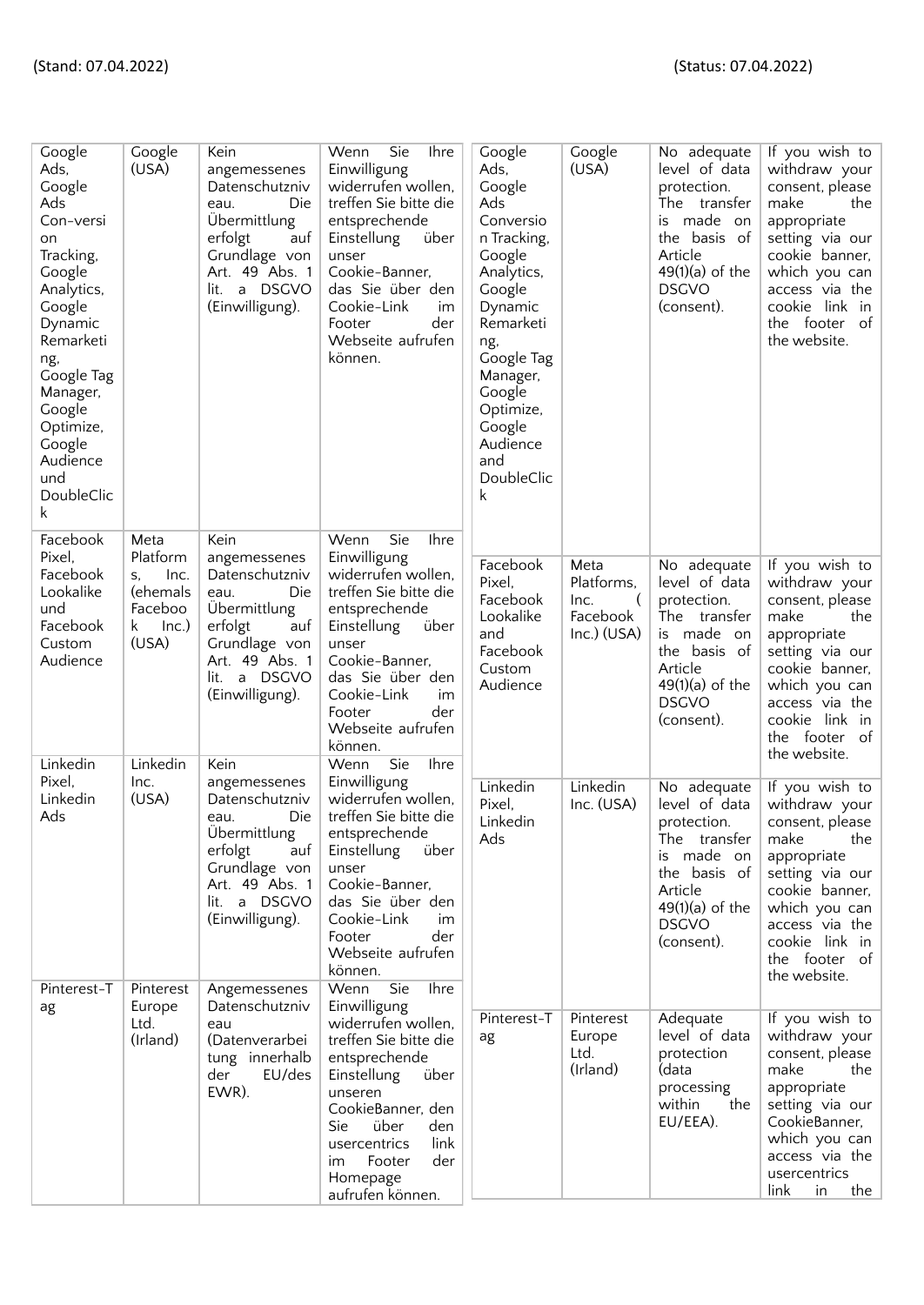| HubSpot,<br>HubSpot<br>Forms<br>SalesView | HubSpot<br>Inc.<br>(USA)<br>SalesVie          | Kein<br>angemessenes<br>Datenschutzniv<br>Die<br>eau.<br>Übermittlung<br>erfolgt<br>auf<br>Grundlage von<br>Art. 49 Abs. 1<br>lit. a DSGVO<br>(Einwilligung).<br>Angemessenes | Wenn<br>Sie<br><b>Ihre</b><br>Einwilligung<br>widerrufen wollen,<br>treffen Sie bitte die<br>entsprechende<br>Einstellung<br>über<br>unser<br>Cookie-Banner,<br>das Sie über den<br>Cookie-Link<br>im<br>Footer<br>der<br>Webseite aufrufen<br>können.<br>Ihre<br>Wenn<br>Sie                                                                                                                                                              | HubSpot,<br>HubSpot<br>Forms | HubSpot<br>Inc. (USA)                        | No adequate<br>level of data<br>protection.<br>The transfer<br>made on<br>is.<br>the basis of<br>Article<br>$49(1)(a)$ of the<br><b>DSGVO</b><br>(consent). | footer of the<br>homepage.<br>If you wish to<br>withdraw your<br>consent, please<br>make<br>the<br>appropriate<br>setting via our<br>cookie banner,<br>which you can<br>access via the<br>cookie link in<br>the footer of<br>the website.                                                                                                     |
|-------------------------------------------|-----------------------------------------------|-------------------------------------------------------------------------------------------------------------------------------------------------------------------------------|--------------------------------------------------------------------------------------------------------------------------------------------------------------------------------------------------------------------------------------------------------------------------------------------------------------------------------------------------------------------------------------------------------------------------------------------|------------------------------|----------------------------------------------|-------------------------------------------------------------------------------------------------------------------------------------------------------------|-----------------------------------------------------------------------------------------------------------------------------------------------------------------------------------------------------------------------------------------------------------------------------------------------------------------------------------------------|
| er@<br>financeAds                         | wer®<br>GmbH<br>(Deutsch<br>land)<br>financeA | Datenschutzniv<br>eau<br>(Datenverarbei<br>tung innerhalb<br>EU/des<br>der<br>EWR).<br>Angemessenes                                                                           | Einwilligung<br>widerrufen wollen,<br>klicken Sie<br>bitte<br>die<br>hier,<br>um<br>Erfassung<br>durch<br>SalesViewer <sup>®</sup><br>innerhalb<br>dieser<br>Webseite<br>zukünftig<br>zu<br>verhindern. Dabei<br>wird<br>ein<br>Opt-out-Cookie<br>für diese Webseite<br>auf Ihrem Gerät<br>abgelegt. Löschen<br>Sie Ihre Cookies in<br>diesem<br>Browser,<br>müssen Sie diesen<br>Link<br>erneut<br>klicken.<br>Wenn<br>Sie<br><b>Ihre</b> | SalesView<br>er@             | SalesView<br>er® GmbH<br>(Germany)           | Adequate<br>level of data<br>protection<br>(data<br>processing<br>within<br>the<br>EU/EEA).                                                                 | If you wish to<br>withdraw your<br>consent, please<br>click <u>here</u> to<br>prevent future<br>collection<br>by<br>SalesViewer®<br>within<br>this<br>This<br>website.<br>places<br>an<br>opt-out cookie<br>for this website<br>on your device.<br>If you delete<br>your cookies in<br>this<br>browser.<br>you must click<br>this link again. |
|                                           | ds<br>$GmbH$ &<br>Co. KG<br>(Deutsch<br>land) | Datenschutzniv<br>eau<br>(Datenverarbei<br>tung innerhalb<br>der<br>EU/des<br>EWR).                                                                                           | Einwilligung<br>widerrufen wollen,<br>treffen Sie bitte die<br>entsprechende<br>Einstellung<br>über<br>unser<br>Cookie-Banner,<br>das Sie über den<br>Cookie-Link<br>im<br>Footer<br>der<br>Webseite aufrufen<br>können.                                                                                                                                                                                                                   | financeAds                   | financeAd<br>s GmbH &<br>Co. KG<br>(Germany) | Adequate<br>level of data<br>protection<br>(data<br>processing<br>within<br>the<br>EU/EEA).(dat<br>a processing<br>within<br>the<br>EU/EEA).                | If you wish to<br>withdraw your<br>consent, please<br>make<br>the<br>appropriate<br>setting via our<br>cookie banner,<br>which you can<br>access via the<br>cookie link in<br>the footer of<br>the website.                                                                                                                                   |
| Adform                                    | Adform<br>(Dänem<br>ark)                      | Angemessenes<br>Datenschutzniv<br>eau<br>(Datenverarbei<br>tung innerhalb<br>der<br>EU/des<br>EWR).                                                                           | Wenn<br>Sie<br>Ihre<br>Einwilligung<br>widerrufen wollen,<br>treffen Sie bitte die<br>entsprechende<br>Einstellung<br>über<br>unser<br>Cookie-Banner,<br>das Sie über den<br>Cookie-Link<br>im<br>der<br>Footer<br>Webseite aufrufen<br>können.                                                                                                                                                                                            | Adform                       | Adform<br>(Denmark)                          | Adequate<br>level of data<br>protection<br>(data<br>processing<br>the<br>within<br>EU/EEA).                                                                 | If you wish to<br>withdraw your<br>consent, please<br>make<br>the<br>appropriate<br>setting via our<br>cookie banner,<br>which you can<br>access via the<br>cookie link in<br>the footer of<br>the website.                                                                                                                                   |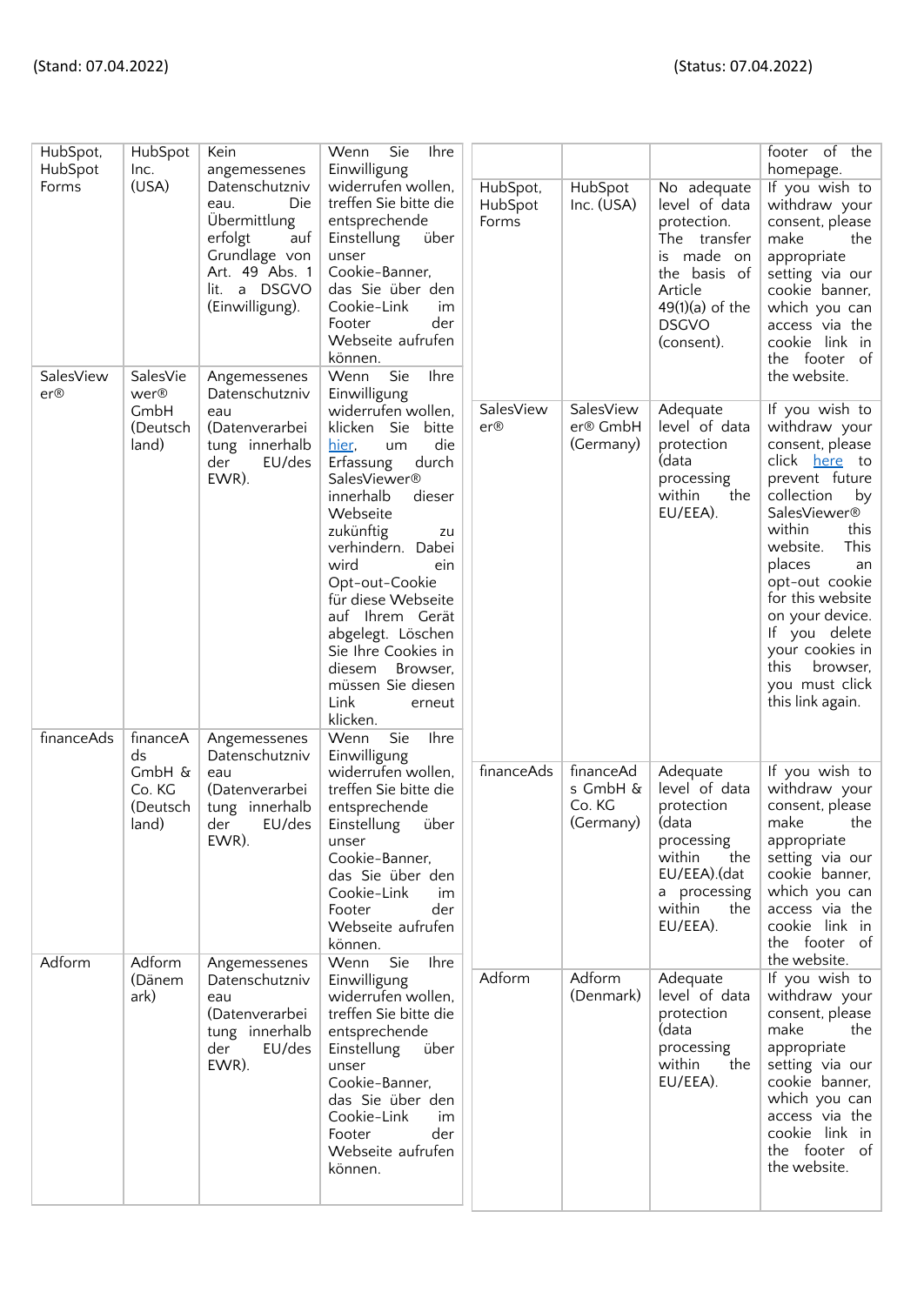| Microsoft<br>Advertisin<br>g (ehemals<br>Bing Ads)<br>Conversio<br>n Tracking | Microsof<br>t<br>Corporat<br>ion.<br>(USA)                            | Kein<br>angemessenes<br>Datenschutzniv<br>Die<br>eau.<br>Übermittlung<br>erfolgt<br>auf<br>Grundlage von<br>Art. 49 Abs. 1<br><b>DSGVO</b><br>lit.<br>a<br>(Einwilligung). | <b>Sie</b><br><b>Ihre</b><br>Wenn<br>Einwilligung<br>widerrufen wollen,<br>treffen Sie bitte die<br>entsprechende<br>über<br>Einstellung<br>unser<br>Cookie-Banner,<br>das Sie über den<br>Cookie-Link<br>im<br>der<br>Footer<br>Webseite aufrufen<br>können. | Microsoft<br>Advertisin<br>(Bing<br>g<br>Ads)<br>Conversio<br>n Tracking | Microsoft<br>Corporatio<br>$n.$ (USA)              | No adequate<br>level of data<br>protection.<br>The transfer<br>made on<br>is<br>the basis of<br>Article<br>$49(1)(a)$ of the<br><b>DSGVO</b><br>(consent). | If you wish to<br>withdraw your<br>consent, please<br>make<br>the<br>appropriate<br>setting via our<br>cookie banner,<br>which you can<br>access via the<br>cookie link in<br>the footer of<br>the website. |
|-------------------------------------------------------------------------------|-----------------------------------------------------------------------|----------------------------------------------------------------------------------------------------------------------------------------------------------------------------|---------------------------------------------------------------------------------------------------------------------------------------------------------------------------------------------------------------------------------------------------------------|--------------------------------------------------------------------------|----------------------------------------------------|------------------------------------------------------------------------------------------------------------------------------------------------------------|-------------------------------------------------------------------------------------------------------------------------------------------------------------------------------------------------------------|
| Xing Ads                                                                      | New<br>Work SE<br>(ehemals<br><b>XING</b><br>SE)<br>(Deutsch<br>land) | Angemessenes<br>Datenschutzniv<br>eau<br>(Datenverarbei<br>tung innerhalb<br>EU/des<br>der<br>EWR).                                                                        | Ihre<br>Wenn<br>Sie<br>Einwilligung<br>widerrufen wollen,<br>treffen Sie bitte die<br>entsprechende<br>Einstellung<br>über<br>unser<br>Cookie-Banner,<br>das Sie über den<br>Cookie-Link<br>im<br>der<br>Footer<br>Webseite aufrufen<br>können.               | Xing Ads                                                                 | New<br>Work<br><b>SE</b><br>(XING SE)<br>(Germany) | Adequate<br>level of data<br>protection<br>(data<br>processing<br>within<br>the<br>EU/EEA).                                                                | If you wish to<br>withdraw your<br>consent, please<br>make<br>the<br>appropriate<br>setting via our<br>cookie banner,<br>which you can<br>access via the<br>cookie link in<br>the footer of<br>the website. |

**9. Hosting 9. Hosting**

Diese Webseite wird über das Content Delivery Network (CDN) von Webflow gehostet. Dies ist ein Dienst der Webflow Inc.,398 11th Street, 2nd Floor, San Francisco, California, 94103. Das Webflow CDN stellt Duplikate von Daten einer Webseite auf verschiedenen weltweit verteilten Webflow Servern zur Verfügung. Dadurch wird eine schnellere Ladezeit der Webseite, eine höhere Ausfallsicherheit, Schutz vor Brute Force Angriffen und ein erhöhter Schutz vor Datenverlust erreicht. Ein Großteil der Elemente und der Quellcode dieser Webseite werden beim Aufruf der Seite vom Webflow CDN bezogen. Durch diesen Abruf wird Ihre IP Adresse anonymisiert an Server von Webflow ins EU-Ausland übertragen und dort für 24 Stunden gespeichert. Diese anonymisierte Speicherung für 24h dient dem Schutz vor Brute-Force Attacken. Ein Tracking oder sonstige Weiterverarbeitung dieser Daten findet nicht statt. Die Nutzung des Webflow CDN erfolgt im Interesse einer höheren Ausfallsicherheit der Webseite, dem erhöhten Schutz vor Datenverlust, dem Schutz vor Brute Force Angriffen und einer besseren Ladegeschwindigkeit dieser Webseite. Dies stellt ein berechtigtes Interesse im Sinne von Art. 6 Abs. 1 lit. f DSGVO dar. Die aktuelle Datenschutzerklärung von Webflow finden Sie unter: <https://webflow.com/legal/eu-privacy-policy>

This website is hosted via Webflow's Content Delivery Network (CDN). This is a service of Webflow Inc,398 11th Street, 2nd Floor, San Francisco, California, 94103. The Webflow CDN makes duplicates of data from a website available on various Webflow servers distributed worldwide. This results in a faster loading time of the website, higher fail-safety, protection against brute force attacks and increased protection against data loss. A large part of the elements and the source code of this website are obtained from the Webflow CDN when the page is called up. Through this call, your IP address is transmitted anonymously to Webflow servers in other EU countries and stored there for 24 hours. This anonymised storage for 24 hours serves to protect against brute force attacks. Tracking or other further processing of this data does not take place. The use of the Webflow CDN is in the interest of higher website reliability, increased protection against data loss, protection against brute force attacks and better loading speed of this website. This constitutes a legitimate interest within the meaning of Article 6(1)(f) of the DSGVO . You can find Webflow's current privacy policy at: <https://webflow.com/legal/eu-privacy-policy>

**10. Demodesk 10. Demodesk**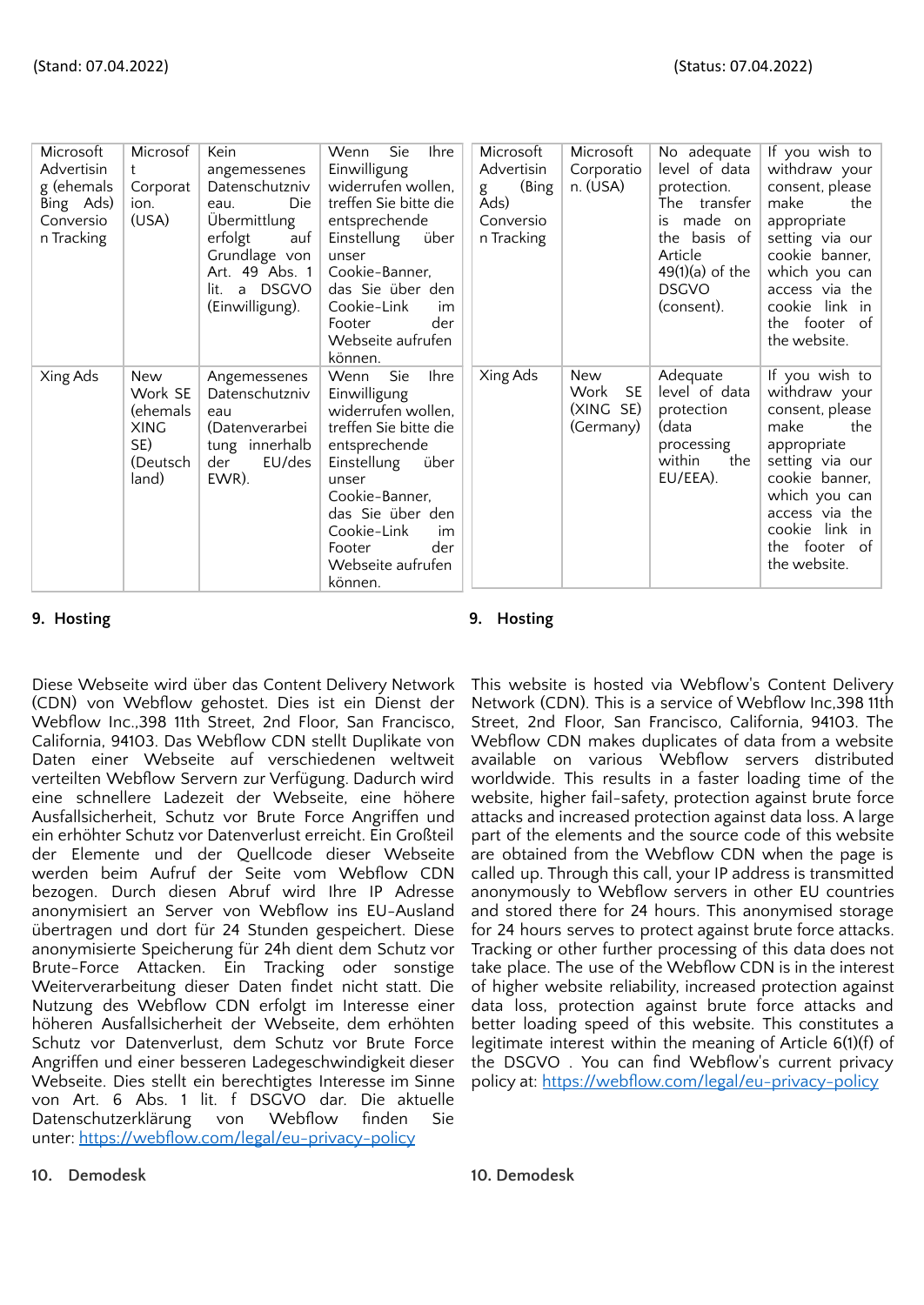Wir verwenden Funktionalitäten des Demodesk Scheduling der Demodesk GmbH, Franz-Joseph Straße 9, 80801, München, Bayern, Deutschland (nachfolgend: Demodesk genannt) ein. Wir verwenden Demodesk Scheduling, um Interessenten und Bestandskunden eine automatisierte Buchung von Terminen für Produkt-Demos oder Willkommensgesprächen zu ermöglichen. Demodesk verwendet hierzu Cookies.

Es werden dadurch folgende personenbezogene Daten durch Demodesk verarbeitet: Wunschtermin, Anrede Name, E-Mail-Adresse, Telefonnummer, Unternehmen.

Weitere Informationen zur Verarbeitung der Daten durch Demodesk Scheduling erhalten Sie hier: https://demodesk.com/legal/privacy-policy

Die Verwendung von Demodesk Scheduling dient uns dazu, Interessenten bequem online einen Termin für eine Präsentation unseres Produktes buchen zu lassen.

Rechtsgrundlage für die Datenverarbeitung ist Art. 6 Abs.1 S.1 lit. f DSGVO. Unser berechtigtes Interesse liegt hierbei in den unter 2. genannten Zwecken der Datenverarbeitung.

Ihre persönlichen Informationen werden solange gespeichert, wie dies erforderlich ist, um die in dieser Datenschutzhinweise beschriebenen Zwecke zu erfüllen oder wie dies gesetzlich vorgeschrieben ist, z.B. für Steuer- und Buchhaltungszwecke.

Sie können die Erfassung sowie die Verarbeitung Ihrer personenbezogenen Daten durch Demodesk Scheduling verhindern, indem Sie die Speicherung von Cookies von Drittanbietern auf Ihrem Computer unterbinden, die ""Do Not Track""-Funktion eines unterstützenden Browsers nutzen, die Ausführung von Script-Code in Ihrem Browser deaktivieren oder einen Script-Blocker wie z.B. NoScript (https://noscript.net/) oder Ghostery (https://www.ghostery.com) in Ihrem Browser installieren.

# **11. Hubspot 11. Hubspot**

Auf unserer Webseite nutzen wir für verschiedene Zwecke den Dienst HubSpot. HubSpot ist ein Softwareunternehmen aus den USA mit einer Niederlassung in Irland. Kontakt: HubSpot, 2nd Floor 30 North Wall Quay, Dublin 1, Ireland. Bei HubSpot handelt es sich um eine integrierte Software-Lösung, mit der wir verschiedene Aspekte unseres Online-Marketings sowie der Kundenverwaltung abdecken. Dazu zählen unter anderem:

We use functionalities of Demodesk Scheduling of Demodesk GmbH, Franz-Joseph Straße 9, 80801, Munich, Bavaria, Germany (hereinafter referred to as: Demodesk). We use Demodesk Scheduling to enable prospective and existing customers to automatically book appointments for product demos or welcome meetings. Demodesk uses cookies for this purpose.

The following personal data is processed by Demodesk: Desired date, Salutation, Name, E-mail address, Telephone number, company name.

Further information on the processing of data by Demodesk Scheduling can be found here: https://demodesk.com/legal/privacy-policy

The use of Demodesk Scheduling serves us to let interested parties conveniently book an appointment online for a presentation of our product.

The legal basis for data processing is Art. 6 para. 1 sentence 1 lit. f DSGVO. Our legitimate interest is the subject of the second ground of processing purpose.

Your personal information will be stored for as long as necessary to fulfill the purposes described in this Privacy Policy or as required by law, e.g. for tax and accounting purposes.

You can prevent the collection as well as the processing of your personal data by Demodesk Scheduling by preventing third-party cookies from being stored on your computer, using the ""Do Not Track"" feature of a supporting browser, disabling the execution of script code in your browser or installing a script blocker such as NoScript (https://noscript.net/) or Ghostery (https://www.ghostery.com) in your browser.

We use the HubSpot service for various purposes on our website. HubSpot is a software company from the USA with a branch in Ireland. Contact details: HubSpot, 2nd Floor 30 North Wall Quay, Dublin 1, Ireland. HubSpot is an integrated software solution that we use to cover various aspects of our online marketing as well as customer management. These include, among others: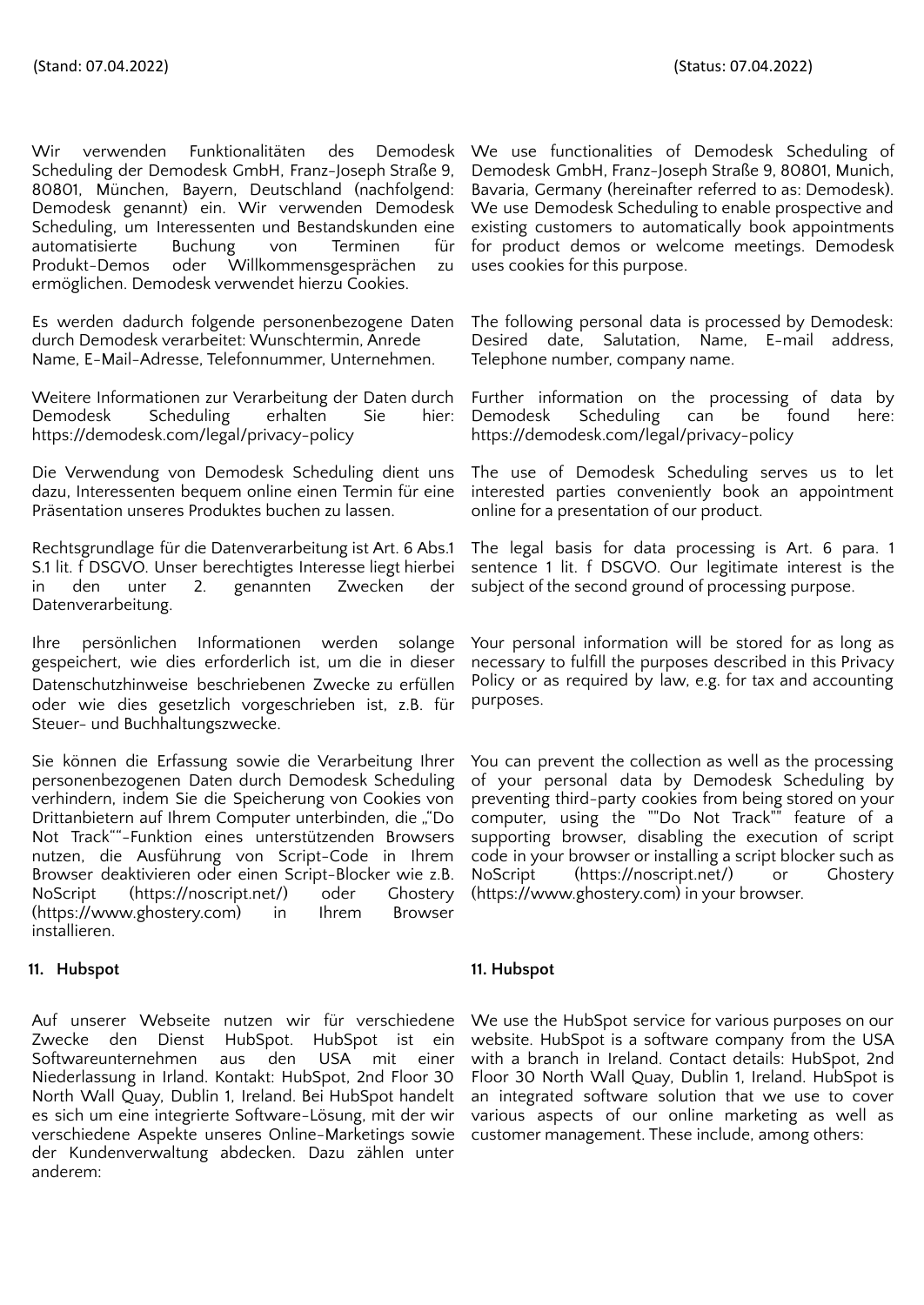E-Mail-Marketing, Social Media Publishing & Reporting, Reporting, Landing Pages, Kontakt- und Demobuchungsformulare (z.B. CRM-Funktionalitäten, Namen, E-Mail-Adressen, Telefonnummern).

Diese Informationen sowie die Inhalte unserer Webseite werden auf Servern unseres Softwarepartners HubSpot gespeichert. Sie können von uns genutzt werden, um mit Besuchern unserer Webseite in Kontakt zu treten und um zu ermitteln, welche Leistungen unseres Unternehmens für sie interessant sind. Alle von uns erfassten Informationen unterliegen dieser Datenschutzbestimmung. Wir nutzen alle erfassten Informationen ausschließlich zur Optimierung unserer Marketing-Maßnahmen.

Die Rechtsgrundlage der Verarbeitung ist Ihre Einwilligung gemäß Art. 6 Abs. 1 lit. a DSGVO. Wenn Sie nicht möchten, dass über HubSpot die genannten Daten erhobenen und verarbeitet werden, können Sie Ihre Einwilligung verweigern oder diese jederzeit mit Wirkung für die Zukunft widerrufen. Die personenbezogenen Daten werden so lange aufbewahrt, wie sie zur Erfüllung des Verarbeitungszwecks erforderlich sind. Die Daten werden gelöscht, sobald sie für die Zweckerreichung nicht mehr erforderlich sind.

# **12. Kontaktformular & Warteliste 12. Contact Form & Waiting List**

Auf unserer Webseite ist ein Kontaktformular vorhanden, welches für die elektronische Kontaktaufnahme genutzt werden kann. Nehmen Sie diese Möglichkeit wahr, so werden die in der Eingabemaske eingegeben Daten an uns übermittelt und gespeichert. Das sind folgender Daten:

- Anrede ● Title
- 
- 
- 
- 
- 

Diese Angaben nutzen wir, um Ihre Anfrage zu bearbeiten und Ihnen zu antworten. Optional können Sie auch Ihren Namen sowie den Namen Ihres Hotels angeben. Diese Daten nutzen wir, um Sie persönlich anzusprechen, Ihre Anfrage Ihnen sowie Ihrer Firma zuzuordnen.

Rechtsgrundlage für die Verarbeitung der Daten ist Art. 6 Abs. 1 lit. f DSGVO. Wir haben ein berechtigtes Interesse daran, im Kontakt mit den Nutzern der Webseite zu sein und an uns gerichtete Anliegen zu beantworten. Sofern Sie Anfragen zu einer vertraglichen Leistung/Bestellung

E-mail-marketing, social media publishing & reporting, reporting, landing pages, contact and demo booking forms (e.g. CRM functionalities, names, email addresses, phone numbers).

This information as well as the content of our website is stored on servers of our software partner HubSpot. They may be used by us to contact visitors to our website and to determine which of our company's services are of interest to them. All information we collect shall be subject to this Privacy Policy. We use all information collected exclusively to optimise our marketing measures.

The legal basis for the processing is your consent in accordance with Article  $6(1)(a)$  of the DSGVO. If you do not want HubSpot to collect and process the aforementioned data you can refuse your consent or withdraw it at any time with effect for the future. Personal data shall be kept for as long as necessary to fulfill the purpose of the processing. Data shall be deleted as soon as they are no longer required to achieve the purpose for which they were collected.

A contact form is available on our website, which can be used for contacting us electronically. If you take advantage of this option, the data entered in the input mask will be transmitted to us and stored. These are the following data:

- 
- **Vorname** First name
- Name Last name
- Firmenname Pirmenname → Pirmenname → Pirmenname → Pirmenname → Pirmenname → Pirmenname → Pirmenname → Pirmenname → Pirmenname → Pirmenname → Pirmenname → Pirmenname → Pirmenname → Pirmenname → Pirmenname → Pirmenname →
- E-Mail Adresse E-mail address
	- Kreditkartenvolumen Credit card volume

We use this information to process your request and respond to you. Optionally, you can also enter your name as well as the name of your hotel. We use these data to address you personally and to assign your enquiry to you and your company.

The legal basis for the processing of the data is Article  $6(1)(f)$  of the DSGVO. We have a legitimate interest in being in contact with the users of the website and in responding to concerns directed to us. If you have enquiries about a contractual service/order, the data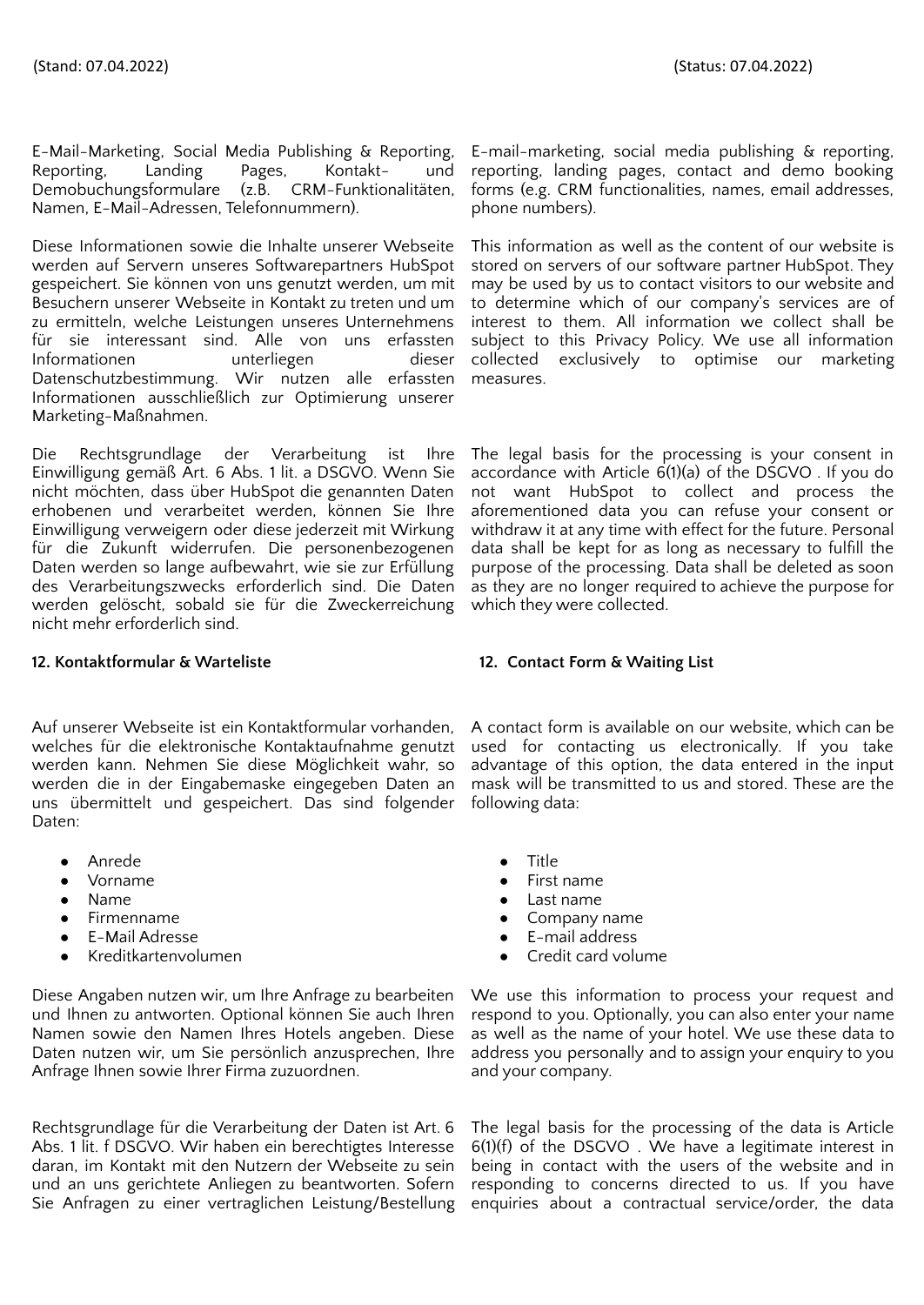haben, erfolgt die Datenverarbeitung auf Grundlage von processing shall be based on Article 6(1)(b) of the DSGVO Art. 6 Abs. 1 lit. b DSGVO. Die Datenverarbeitung ist dann zur Durchführung (vor-)vertraglicher Maßnahmen erforderlich.

Alternativ ist eine Kontaktaufnahme über die bereitgestellte E-Mail-Adresse möglich. In diesem Fall werden die mit Ihrer E-Mail übermittelten personenbezogenen Daten gespeichert. Darüber hinaus ist es auch möglich, unter der im Kontaktformular angegebenen Telefonnummer mit uns in Kontakt zu treten. Dabei werden möglicherweise ebenfalls die o.g. Daten von unseren Mitarbeitern erhoben. Die Daten werden ausschließlich für die Verarbeitung der Konversation verwendet.

# **13. Kontaktaufnahme: Online Demo/Meeting 13. Contact: Online Demo/Meeting**

Wenn Sie den Funktionsumfang von pliant kennenlernen und vorab testen möchten, können Sie mit uns Kontakt aufnehmen und eine Demo buchen. Im hierfür bereitgestellten speziellen Kontaktformular benötigen wir von Ihnen als Pflichtangabe Ihren Namen, Ihre E-Mail-Adresse und den Namen Ihres Unternehmens. Diese Daten benötigen wir, um auf Ihre Anfrage zu antworten, Sie persönlich anzusprechen und Ihre Anfrage Ihnen und Ihrem Unternehmen zuzuordnen. Sie können uns freiwillig Ihre Telefonnummer mitteilen, damit wir Sie bei Rückfragen ggf. telefonisch kontaktieren können. Ihre Daten werden nach abschließender Bearbeitung Ihrer Anfrage gelöscht. Dies ist der Fall, wenn sich aus den Umständen entnehmen lässt, dass der betroffene Sachverhalt abschließend geklärt ist und sofern keine gesetzlichen Aufbewahrungspflichten entgegenstehen.

Rechtsgrundlage für die Verarbeitung der Daten ist Art. 6 Abs. 1 lit. f DSGVO. Wir haben ein berechtigtes Interesse daran, an uns gestellte Fragen zu unseren Angeboten zu beantworten und auf Anfrage über unsere Lösungen zu informieren. Zielt Ihre Anfrage auf den Abschluss eines Vertrages ab, so ist zusätzliche Rechtsgrundlage für die Verarbeitung Art. 6 Abs. 1 lit. b DSGVO. Die Datenverarbeitung ist dann zur Durchführung (vor-)vertraglicher Maßnahmen erforderlich.

# **14. Newsletter 14. Newsletter**

In unserer Webseite haben Sie die Möglichkeit, sich für unsere kostenlosen Newsletter anzumelden. Für die Anmeldung benötigen wir Ihre E-Mail-Adresse. Diese verwenden wir, um Ihnen den Newsletter zuzuschicken. Nach Absenden des Anmeldeformulars erhalten Sie von uns eine Bestätigungs-E-Mail. Die Anmeldung wird erst

. The data processing is then necessary for the implementation of (pre-)contractual measures.

Alternatively, it is possible to contact us via the provided e-mail address. In this case, the personal data transmitted via your e-mail will be stored. In addition, it is also possible to contact us via the telephone number provided in the contact form. In the process, the above-mentioned data may also be collected from our employees. The data will be used exclusively for processing the conversation.

If you would like to get to know the functional scope of pliant and test it in advance, you can contact us and book a demo. In the special contact form provided for this purpose, we require your name, e-mail address and the name of your company as mandatory information. We need this data to respond to your enquiry, to address you personally and to allocate your enquiry to you and your company. You can voluntarily provide us with your telephone number so that we can contact you by telephone if we have any queries. Your data will be deleted after your request has been processed. This is the case when it is clear from the circumstances that the matter in question has been conclusively clarified and provided that there are no statutory retention obligations to the contrary.

The legal basis for the processing of the data is Article 6(1)(f) of the DSGVO . We have a legitimate interest in answering questions directed to us about our offers and in providing information about our solutions upon request. If your enquiry is aimed at the conclusion of a contract, the additional legal basis for the processing shall be Article 6 (1)(b) of the DSGVO . The data processing is then necessary for the implementation of (pre-) contractual measures.

On our website you have the possibility to subscribe to our free newsletter. For the registration we need your e-mail address. We use this to send you the newsletter. After sending the registration form you will receive a confirmation e-mail from us. The registration only becomes effective when you have clicked on the link in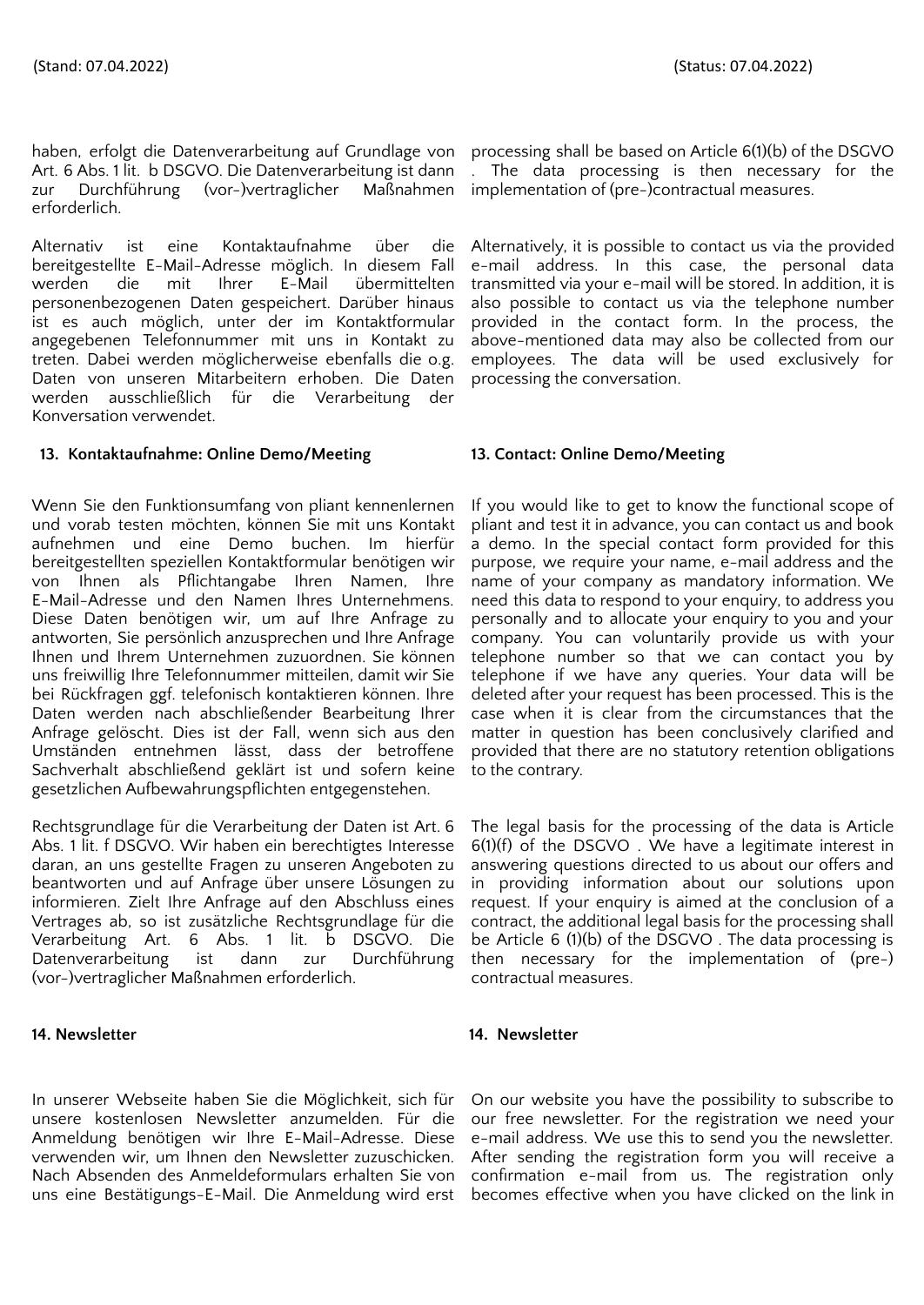wirksam, wenn Sie auf den Link in der Bestätigungs-E-Mail geklickt haben (sog. Double-Opt-in-Verfahren). Sie können sich jederzeit vom Newsletter abmelden. Nutzen Sie hierfür einfach den Link zur Abbestellung am Ende jeder E-Mail oder senden Sie eine E-Mail an info@getpliant.com. Ihre E-Mail-Adresse wird dann aus dem Verteilersystem gelöscht. Rechtsgrundlage für die Datenverarbeitung ist Art. 6 Abs. 1 lit. a DSGVO (Einwilligung). Ihre Einwilligung können Sie jederzeit widerrufen.

# **15. Aufzeichnung von Online-Meetings**

Sofern Sie und die weiteren Teilnehmer uns Ihre Einwilligung hierzu erteilen, zeichnen wir mit Ihnen geführte Online-Meetings (insbesondere, aber nicht abschließend: Verkaufsgespräche, Demo-Meetings zur Präsentation von pliant) auf Grundlage von Art. 6 Abs. 1 lit. a DSGVO zu Qualitäts-, Schulungs- und Überprüfungszwecken auf. Im Falle der vorliegenden Einwilligungen werden die gemeinsam genutzten Bildschirme mit Inhalten (z. B. Präsentationen), die Besprechungsteilnehmer mit ihren Beiträgen (Video- und Audiodaten) sowie der Chat aufgezeichnet. Sie haben das Recht, Ihre Einwilligung jederzeit zu widerrufen. Bitte beachten Sie, dass der Widerruf nur für die Zukunft wirksam ist. Verarbeitungen, die vor dem Widerruf stattgefunden haben, sind davon nicht betroffen. Sie erhalten vor jeder Sitzung die Möglichkeit, der Aufzeichnung zuzustimmen oder sie abzulehnen. Die Einwilligung ist freiwillig. Wenn Sie der Aufzeichnung nicht zustimmen, findet keine Aufzeichnung statt. Die Aufzeichnungen werden für einen Zeitraum von 30 Tagen von uns oder einem streng weisungsgebundenen Auftragsverarbeiter gespeichert und dann automatisch gelöscht.

# **16. Speicherdauer**

Sofern wir nicht im Einzelnen bereits über die Speicherdauer informiert haben, löschen wir personenbezogene Daten, wenn sie für die vorgenannten Verarbeitungszwecke nicht mehr erforderlich sind und<br>keine gesetzlichen Aufbewahrungspflichten einer keine gesetzlichen Aufbewahrungspflichten einer Löschung entgegenstehen.

# **17. Weitere Auftragsverarbeiter 17. Other Processors**

Wir geben Ihre Daten im Rahmen einer Auftragsverarbeitung gem. Art. 28 DSGVO an Dienstleister weiter, die uns beim Betrieb unserer processes as part of commissioned processing in

the confirmation e-mail (so-called double opt-in procedure). You can unsubscribe from the newsletter at any time. To do so, simply use the unsubscribe link at the end of each email or send an email to info@getpliant.com. Your e-mail address will then be deleted from the distribution system. The legal basis for data processing is Article 6 (1)(a) of the DSGVO (consent). You can revoke your consent at any time.

# **15. Online meeting recording**

If you and the other participants of the meeting give us your consent to do so, we record online meetings (in particular, but not conclusively: sales calls, demo meetings for the presentation of pliant) on the basis of Art. 6 (1) lit. a GDPR for quality, training and review purposes. In the case of the given consents, the shared screens with content (e.g. presentations), the meeting participants with their contributions (video and audio data) and the chat are recorded. You have the right to withdraw your consent at any time. Please note that the withdrawal is only effective for the future. Processing that took place before the withdrawal is not affected. Before each meeting, you are given the opportunity to consent or decline the recording. Consent is voluntary. If you do not agree to the recording, no recording will take place. The recordings are stored for a period of 30 days by us or a strictly instructed processor and then automatically deleted.

# **16. Period of Retention**

Unless we have already informed you in detail about the retention period, we delete personal data when they are no longer required for the aforementioned processing purposes and no legal retention obligations prevent deletion.

We pass on your data to service providers who support us in the operation of our websites and the associated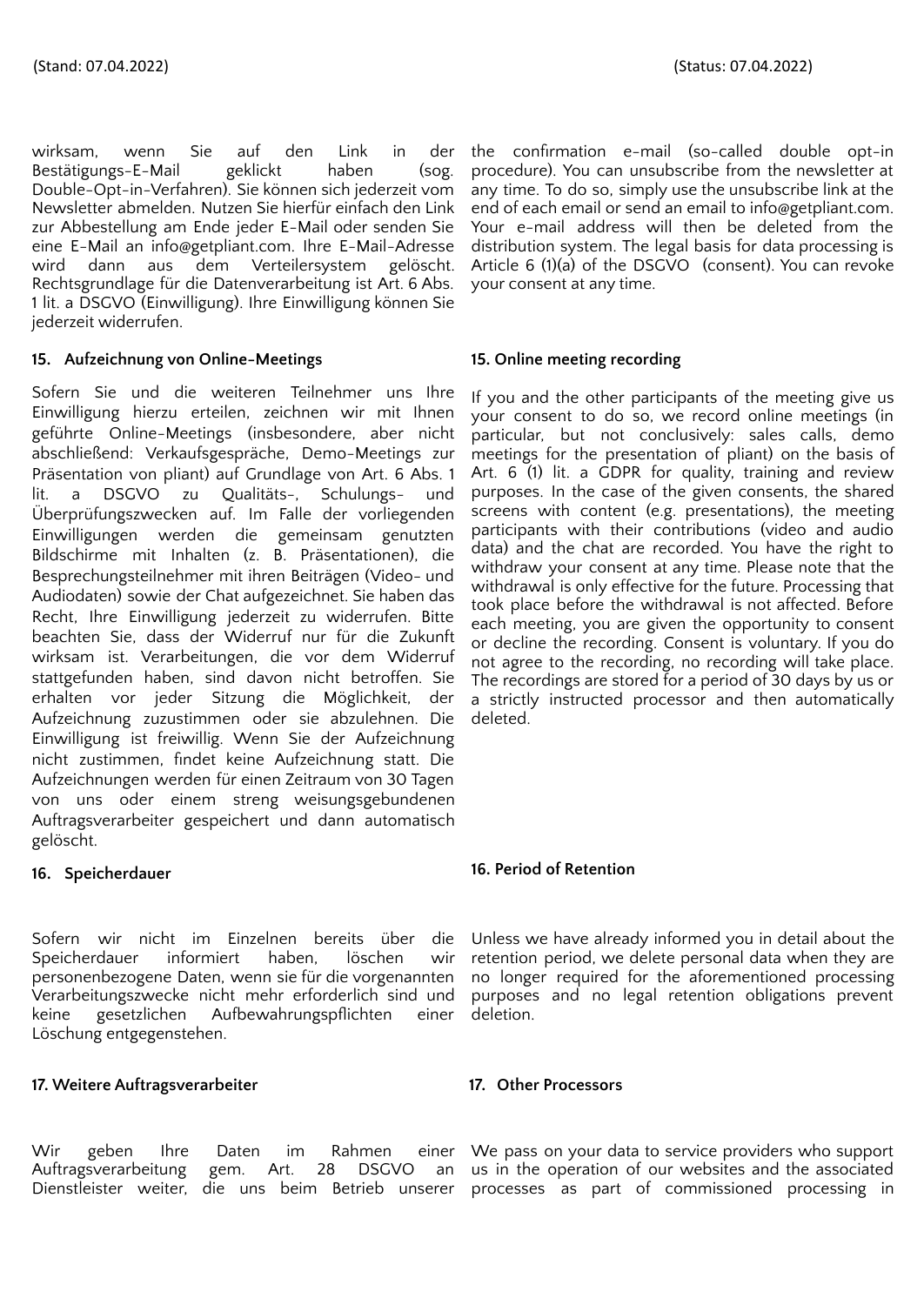Webseiten und der damit zusammenhängenden Prozesse unterstützen. Unsere Dienstleister sind uns gegenüber streng weisungsgebunden und entsprechend vertraglich verpflichtet. Dies sind Dienstleister der folgenden Kategorien:

- Hosting-Dienstleister/ Cloud-Dienstleister für den Betrieb unserer Server
- Entwicklungsdienstleister für Programmierung, Entwicklung, Wartung und Support von Software-Anwendungen
- E-Mail-Versand-Dienstleister für den Versand von E-Mails im Zusammenhang mit unseren vertraglichen Leistungen
- Dienstleister für die Auslieferung und Erfolgsmessung unserer Webseite
- Werbenetzwerkbetreiber für Werbekampagnen und Anzeige von Onlinewerbung (Remarketing und Retargeting)
- Software-Dienstleister zur Abdeckung verschiedener Aspekte unseres Online-Marketings sowie der Kundenverwaltung
- Consent-Management-Dienstleister zum Einholen/Verwalten von Cookie-Einwilligungen
- Dienstleister zur Unterstützung bei der Anfragenund Newsletterverwaltung sowie zur Terminvereinbarung
- Dienstleister zur Sicherstellung der IT-Sicherheit Service provider for ensuring IT security
- 

Die Dienstleister verarbeiten die Daten ausschließlich auf unsere Weisung und sind zur Einhaltung der geltenden Datenschutzbestimmungen verpflichtet worden. Sämtliche Auftragsverarbeiter wurden sorgfältig ausgewählt und erhalten nur in dem Umfang und für den benötigten Zeitraum Zugang zu Ihren Daten, der für die Erbringung der Leistungen erforderlich ist.

Die Server einiger von uns eingesetzten Dienstleister befinden sich in den USA und anderen Ländern außerhalb der Europäischen Union. Unternehmen in diesen Ländern unterliegen einem Datenschutzgesetz, das allgemein personenbezogene Daten nicht in demselben Maße schützt, wie es in den Mitgliedstaaten der Europäischen Union der Fall ist. Es gibt aktuell keinen Beschluss der

accordance with Article 28 of the DSGVO . Our service providers are strictly bound by instructions and contractually obligated to us accordingly. These are service providers in the following categories:

- Hosting service provider/cloud service provider for the operation of our servers
- Development service provider for programming, development, maintenance and support of software applications
- E-mail dispatch service provider for the dispatch of e-mails in connection with our contractual services
- Service provider for the delivery and performance measurement of our website
- Advertising network operator for advertising campaigns and display of online advertising (remarketing and retargeting)
- Software service provider to cover various aspects of our online marketing as well as customer management
- Consent management service provider for obtaining/managing cookie consent
- Service provider to support enquiry and newsletter management as well as scheduling appointments
- 
- Dienstleister im Rahmen des LogIn-Prozesses Service provider within the scope of the log-in process

The service providers process the data exclusively on our instructions and are obliged to comply with the applicable data protection regulations. All processors have been carefully selected and will only have access to your data to the extent and for the period necessary to provide the services.

The servers of some of the service providers we use are located in the USA and other countries outside the European Union. Companies in these countries are subject to data protection laws that do not generally protect personal data to the same extent as they do in the Member States of the European Union. There is currently no decision by the EU Commission that third countries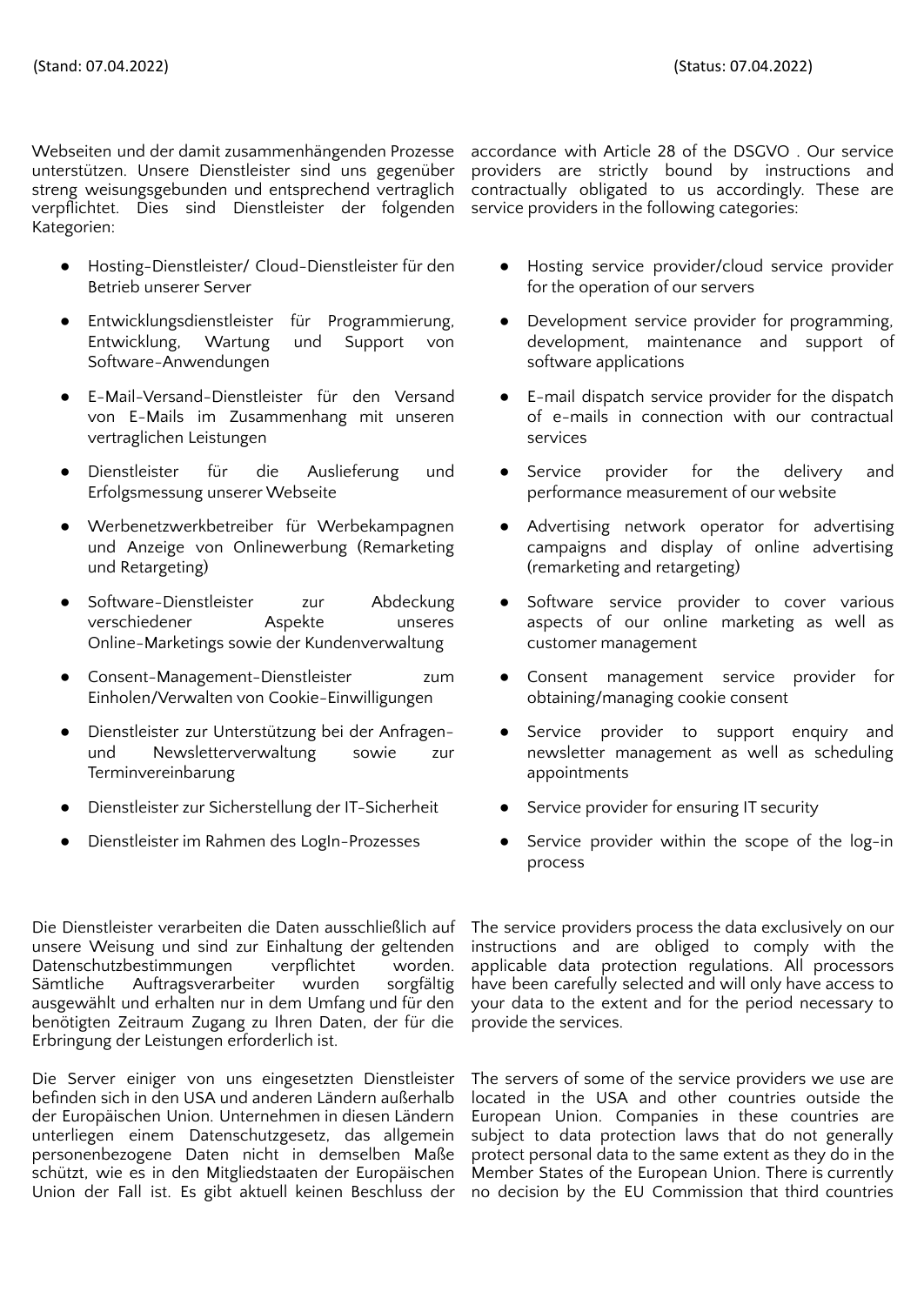EU-Kommission, dass Drittländer allgemein ein angemessenes Schutzniveau bieten. Insbesondere ist eine sichere Übermittlung in die USA derzeit nicht vollständig möglich. Soweit Ihre Daten in einem Land verarbeitet werden, welches nicht über ein anerkannt hohes Datenschutzniveau wie die Europäische Union verfügt, stellen wir über vertragliche Regelungen oder andere anerkannte Instrumente sicher, dass das Datenschutzniveau weitestgehend gesichert wird. Mit Datenempfängern in Drittländern schließen wir die von der EU-Kommission für die Verarbeitung von personenbezogenen Daten in Drittländern bereitgestellten Standarddatenschutzklauseln gemäß Art. 46 Abs. 2 lit. c DSGVO ab. Sofern wir Anbieter in unsicheren Drittländern einsetzen und Sie einwilligen, erfolgt die Übermittlung in ein unsicheres Drittland auf Grundlage von Art. 49 Abs. 1 lit. a DSGVO.

# **18. Pflicht zur Bereitstellung der Daten 18. Obligation to Provide Data**

Die Bereitstellung Ihrer Daten ist gesetzlich nicht vorgeschrieben und erfolgt freiwillig. Für die Nutzung von bestimmten Services ist die Bereitstellung Ihrer Daten jedoch erforderlich. Das betrifft z.B. die Angabe Ihrer E-Mail-Adresse, ohne die wir nicht auf Ihre elektronische "Demo buchen"-Anfrage reagieren können. Wir informieren Sie bei der Eingabe von Daten, wenn die Bereitstellung für den jeweiligen Service oder die jeweilige Funktion erforderlich ist. Diese Daten sind als Pflichtfelder gekennzeichnet. Bei erforderlichen Daten hat die Nichtbereitstellung zur Folge, dass der betreffende Service oder die betreffende Funktion nicht erbracht werden kann. Bei optionalen Daten kann die Nichtbereitstellung zur Folge haben, dass wir unsere Dienste nicht in gleicher Form und gleichem Umfang wie üblich erbringen können.

### **19. Ihre Rechte als betroffene Person 19. Your Rights as a Data Subject**

Bei der Verarbeitung Ihrer personenbezogenen Daten When processing your personal data, the DSGVO grants gewährt die DSGVO Ihnen als betroffene Person you certain rights as a data subject: bestimmte Rechte:

Sie haben das Recht eine Bestätigung darüber zu verlangen, ob Sie betreffende personenbezogene Daten verarbeitet werden; ist dies der Fall, so haben Sie ein Recht auf Auskunft über diese personenbezogenen Daten und auf die in Art. 15 DSGVO im Einzelnen aufgeführten Informationen.

generally offer an adequate level of protection. In particular, secure transmission to the US is currently not fully possible. If your data are processed in a country that does not have a recognised high level of data protection such as the European Union, we ensure that the level of data protection is secured as far as possible by means of contractual regulations or other recognised instruments. We conclude the standard data protection clauses provided by the EU Commission for the processing of personal data in third countries with data recipients in third countries in accordance with Article 46 (2)(c) of the DSGVO . Insofar as we use providers in insecure third countries and you consent, the transfer to an insecure third country takes place on the basis of Article 49(1)(a) of the DSGVO .

The provision of your data is not required by law and is voluntary. However, the provision of your data is necessary for the use of certain services. This applies, for example, to the provision of your e-mail address, without which we cannot respond to your electronic "book a demo" request. We inform you when you enter data if the provision is necessary for the respective service or function. These data are marked as mandatory fields. In the case of required data, failure to provide such data will result in the inability to provide the service or function in question. In the case of optional data, failure to provide such data may mean that we cannot provide our services in the same form and to the same extent as usual.

# Auskunftsrecht (Art. 15 DSGVO) Right of access (Article 15 of the DSGVO )

You have the right to request confirmation as to whether personal data concerning you are being processed; if this is the case, you have the right to be informed about these personal data and to receive the information listed in detail in Article 15 of the DSGVO .

Recht auf Berichtigung (Art. 16 DSGVO) Right of rectification (Article 16 of the DSGVO)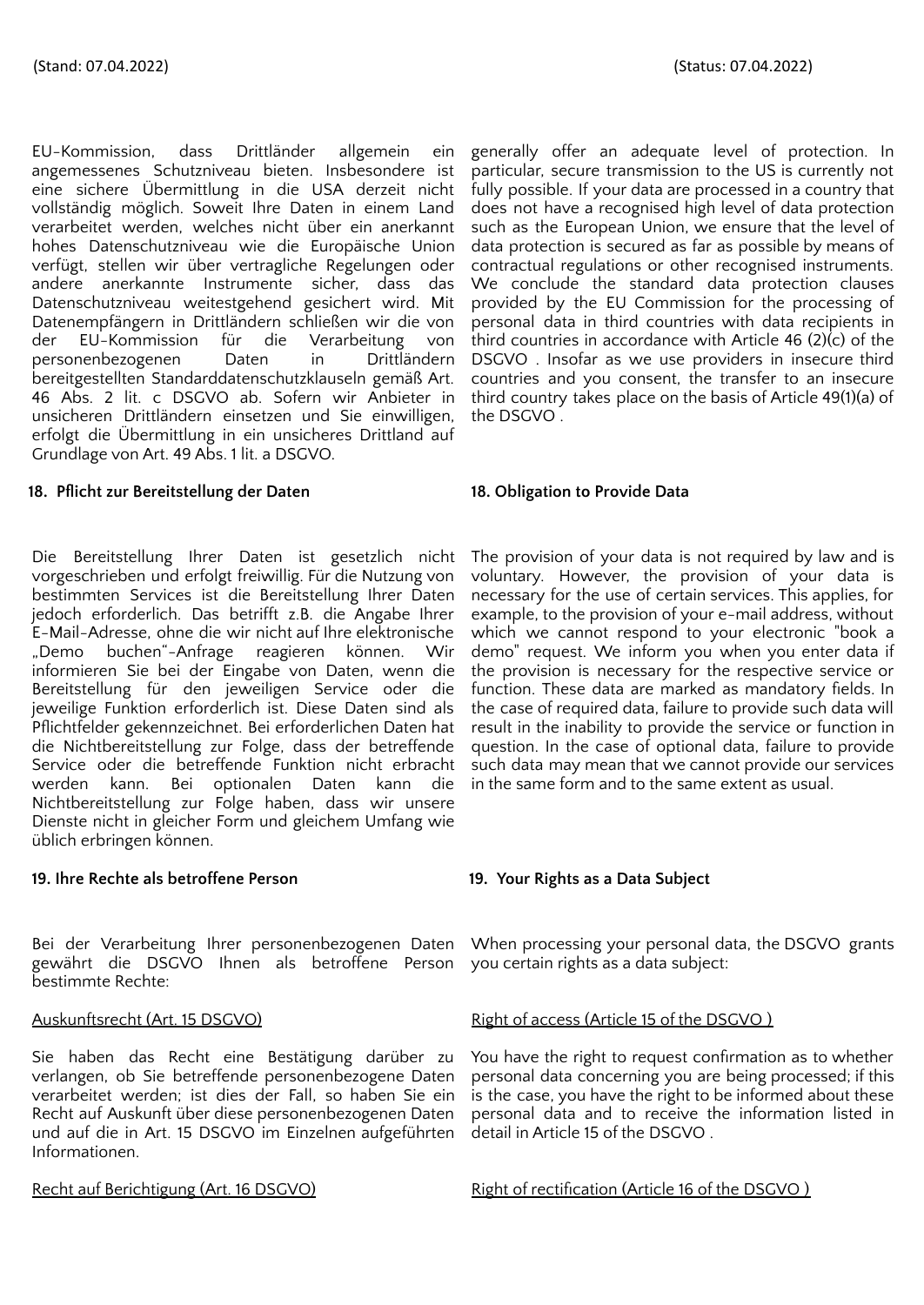Sie haben das Recht, unverzüglich die Berichtigung Sie betreffender unrichtiger personenbezogener Daten und ggf. die Vervollständigung unvollständiger Daten zu verlangen.

Sie haben das Recht, zu verlangen, dass Sie betreffende personenbezogene Daten unverzüglich gelöscht werden, sofern einer der in Art. 17 DSGVO im Einzelnen aufgeführten Gründe zutrifft.

### Recht auf Einschränkung der Verarbeitung (Art. 18 DSGVO)

Sie haben das Recht, die Einschränkung der Verarbeitung zu verlangen, wenn eine der in Art. 18 DSGVO aufgeführten Voraussetzungen gegeben ist, z. B. wenn Sie Widerspruch gegen die Verarbeitung eingelegt haben, für die Dauer der Prüfung durch den Verantwortlichen.

In bestimmten Fällen, die in Art. 20 DSGVO im Einzelnen aufgeführt sind, haben Sie das Recht, die Sie betreffenden personenbezogenen Daten in einem strukturierten, gängigen und maschinenlesbaren Format zu erhalten bzw. die Übermittlung dieser Daten an einen Dritten zu verlangen.

**Werden Daten auf Grundlage von Art. 6 Abs. 1 lit. f DSGVO (Datenverarbeitung zur Wahrung berechtigter Interessen) oder auf Grundlage von Art. 6 Abs. 1 lit. e DSGVO (Datenverarbeitung zur Wahrung öffentlichen Interesse oder in Ausübung öffentlicher Gewalt) erhoben, steht Ihnen das Recht zu, aus Gründen, die sich aus Ihrer besonderen Situation ergeben, jederzeit gegen die Verarbeitung Widerspruch einzulegen. Wir verarbeiten die personenbezogenen Daten dann nicht mehr, es sei denn, es liegen nachweisbar zwingende schutzwürdige Gründe für die Verarbeitung vor, die gegenüber Ihren Interessen, Rechten und Freiheiten überwiegen, oder die Verarbeitung dient der Geltendmachung, Ausübung oder Verteidigung von Rechtsansprüchen.**

# Beschwerderecht bei einer Aufsichtsbehörde (Art. 77 DSGVO)

Sie haben gemäß Art. 77 DSGVO das Recht auf Beschwerde bei einer Aufsichtsbehörde, wenn Sie der Ansicht sind, dass die Verarbeitung der Sie betreffenden Daten gegen datenschutzrechtliche Bestimmungen verstößt. Das Beschwerderecht kann insbesondere bei

You have the right to request the correction of any inaccurate personal data relating to you and, where applicable, the completion of any incomplete data without delay.

### Recht auf Löschung (Art. 17 DSGVO) Right to erasure (Article 17 of the DSGVO)

You have the right to request that personal data concerning you be deleted without delay, provided that one of the reasons listed in detail in Article 17 of the DSGVO applies.

### Right to the restriction of processing (Article 18 of the DSGVO )

You have the right to request the restriction of processing if one of the conditions listed in Article 18 of the DSGVO applies, for example, if you have objected to the processing, for the duration of the review by the controller.

### Recht auf Datenübertragbarkeit (Art. 20 DSGVO) Right to data portability (Article 20 of the DSGVO )

In certain cases, which are listed in detail in Article 20 of the DSGVO , you have the right to receive the personal data concerning you in a structured, common and machine-readable format, or to request the transfer of this data to a third party.

# **Widerspruchsrecht** (Art. 21 DSGVO) **Right** of objection (Article 21 of the DSGVO)

**If data are collected on the basis of Article 6(1)(f) of the DSGVO (data processing for the protection of legitimate interests), or on the basis of Article 6(1)(e) of the DSGVO (data processing for the protection of public interests, or for the exercise of official authority), you have the right to object to the processing at any time on grounds relating to your particular situation. We will then no longer process the personal data unless there are proven compelling legitimate grounds for the processing which override your interests, rights and freedoms, or the processing serves the assertion, exercise or defence of legal claims.**

### Right of appeal to a supervisory authority (Article 77 of the DSGVO )

In accordance with Article 77 of the DSGVO , you have the right to lodge a complaint with a supervisory authority if you are of the opinion that the processing of data concerning you violates data protection regulations. The right of appeal may in particular be exercised before